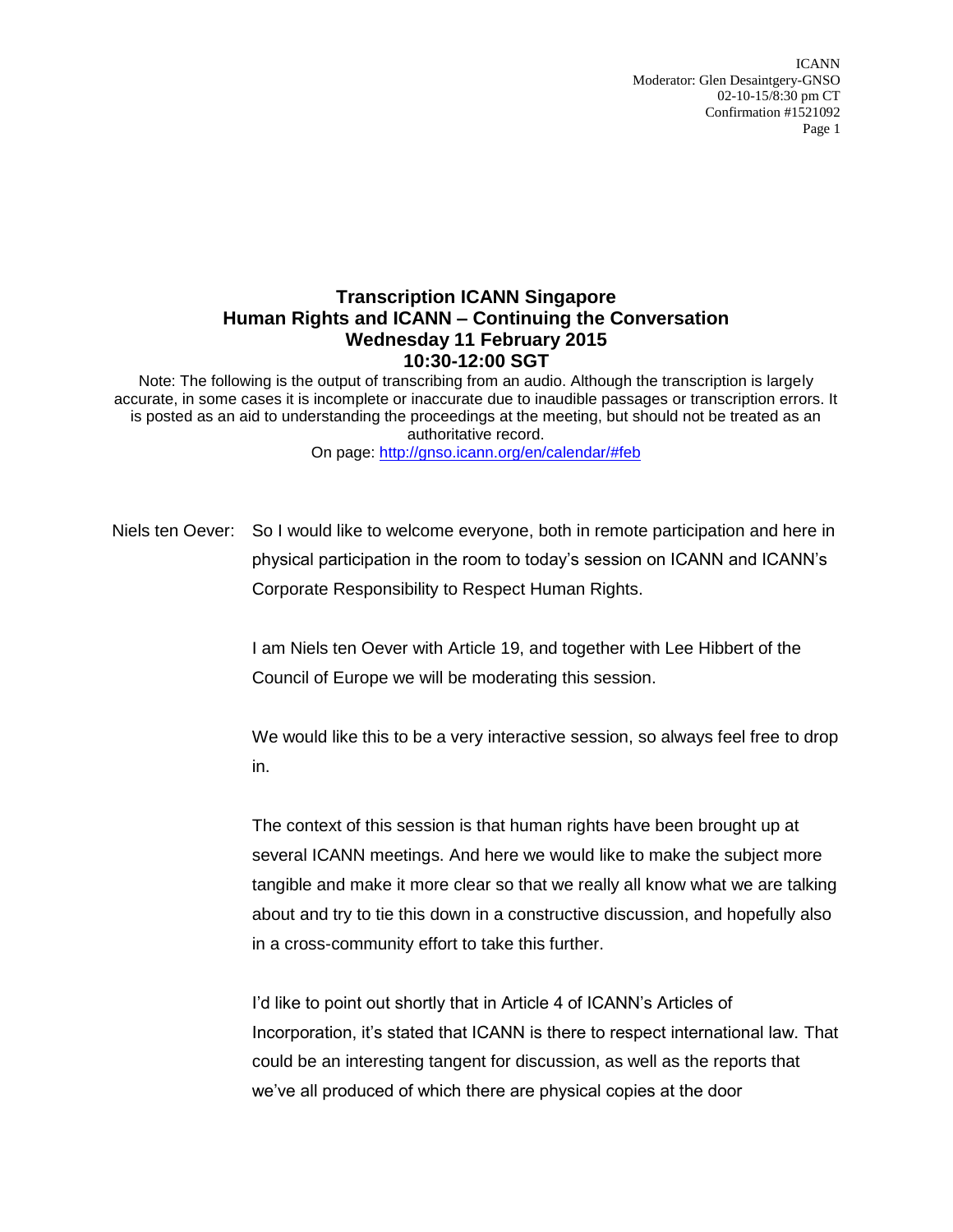Now with this I'd like to hand it over to Lee.

Lee Hibbert: Okay, thank you very much. Thank you very much to everybody for coming. I'm just going to walk you through the agenda for today's discussion.

> It really is a cross-community work which is unfolding here. And I'm going to come to Rafik Dammak very soon to give us some more information about what's happening in the communities.

> But I would just like you to know, we're going to start off with Rafik for some, you know, input about who has been contacted and, what's the feeling in the communities.

I understand that there's been discussions yesterday; today in other spaces and it really is, you know, unfolding before our eyes.

And then we're going to pass to Monika to my left - Monika who's going to give us a short presentation with the screenshots there, about human rights and what they really mean from a corporate responsibility point of view, and perhaps with regards to the UN resolution on that matter.

And then we're going to go very quickly to the main part of the discussion which is open - open discussion with you because this is cross-community. So I'd like that we discuss, you know, what does it really mean for the communities?

I mean how does it really overlay onto your work and how do you apply it and what does it mean for you. Not the theoretical stuff, but rather really its application here in ICANN.

And then that will be somewhat substantiative perhaps. We'll see. And then we will go towards the sort of next steps, the ways forward; the procedures which could trigger thereafter. And how do we go about just continuing this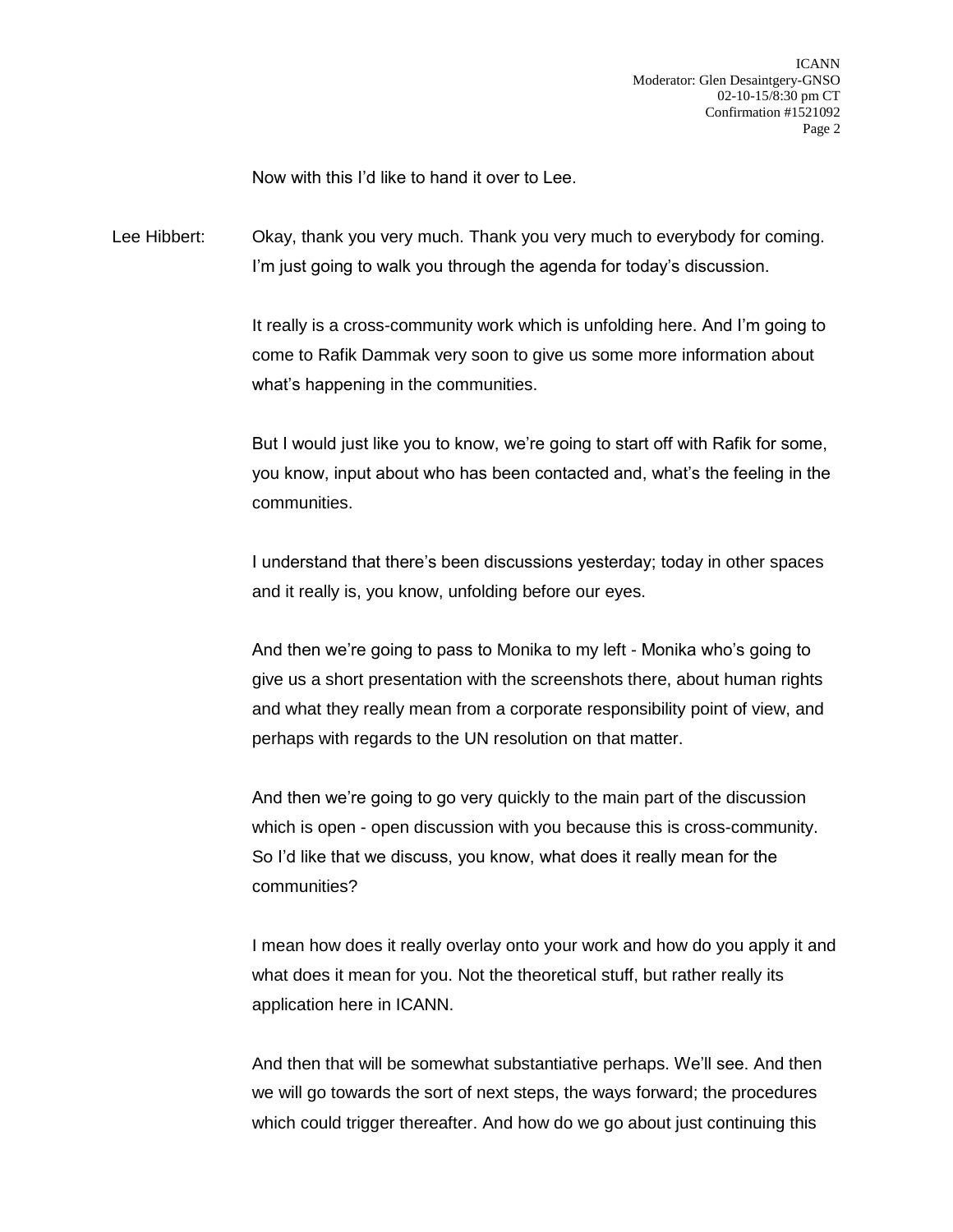conversation and structuring it and giving it more emphasis from now until ICANN 53. And actually what would happen with ICANN 53?

And that will be the chance to go towards a wrap-up from (Maria Mafiel) to sort of conclude with the discussions and what you've discussed and what you thought; where it's going, and to try to solidify this conversation and maybe perhaps something more.

So I really welcome your comments; your engagement. This is really your session so, thank you very much.

I'd like if that's okay, to - and Niels has mentioned remote participation. I really hope that we have (Stefania) here with us too - (Milan) who's going to be the moderator for that.

I really have this moderator - moderation and we can really have an online chat too.

So Rafik, can you tell us what's happening and what's the feeling in the communities? Thank you.

Rafik Dammak: Okay, thanks. Rafik Dammak speaking for the (unintelligible). So I think first what was tried to check with the different part of the community to see how they see the issue; what are the concerns or points of view.

> I think there is diversity regarding how the parts of the community see the responsibility of ICANN regarding human rights.

But what I saw, there is an interest to start the dialogue to initiate this discussion and to work on that. So I think it's just a start. So we need to begin and to see what kind of issues that will be brought to the table; what are the concerns from the different groups.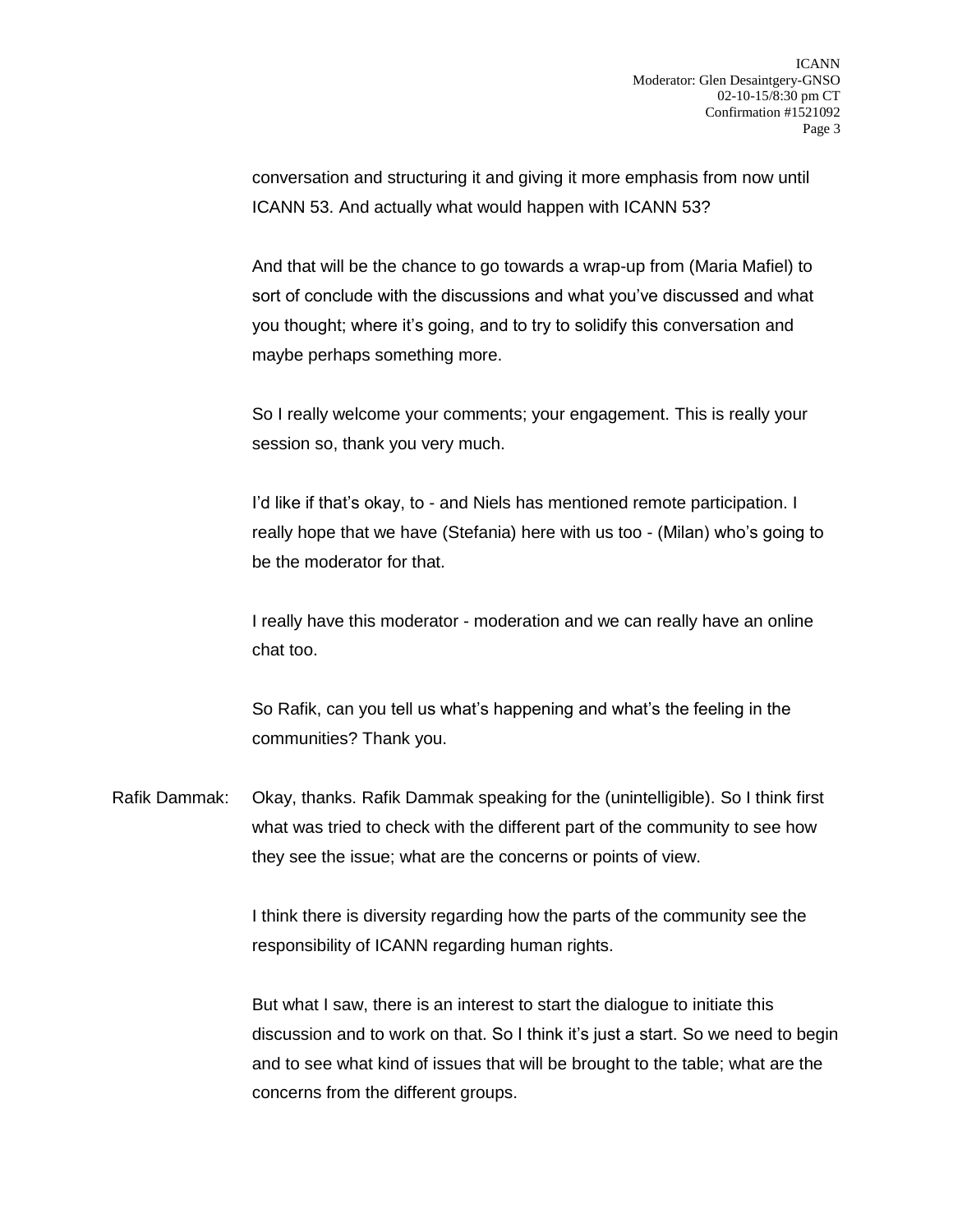I think I see some of the leaders like Michele Neylon from the Registrar; but also I see a Board member, Wolfgang Kleinwachter. And for example in our meeting yesterday, the (unintelligible) stakeholder group and Board meetings (unintelligible), but the issue of the human rights was brought.

And there was a discussion and it was my understanding that the GAC also discussed about human rights.

So we have - the communities are starting to talk about that. I mean it will be an ongoing discussion. And I mean yes, we are at the beginning, and this is a good opportunity to get input.

So I'm not sure what we can end up with, but at least we are having this dialogue now. And I see several people coming and if I confer to the first session in L.A., I think we have the proof of growing interest.

Lee Hibbert: Thank you Rafik that's very insightful. I know that the NCUC has been speaking about this, and other communities too. The GAC has also discussed it yesterday.

> I guess we will come to those communities a bit later on. I'd really like some more information because, you know, we can't be all spaces at all times. So I'd really like to hear from the community about whether you have discussed this too. It's really for you. So, thank you very much Rafik.

I'm going to now pass to Monika to give a short presentation Monika about corporate responsibility to respect human rights, ICANN. Monika, please.

Monika Zalnieriute: Thank you so much Lee. I'm Monika. I work for the Center of Internet and Human Rights and I've been closely involved with Lee and Niels and the whole non-commercial constituency in trying to get this thing on the agenda.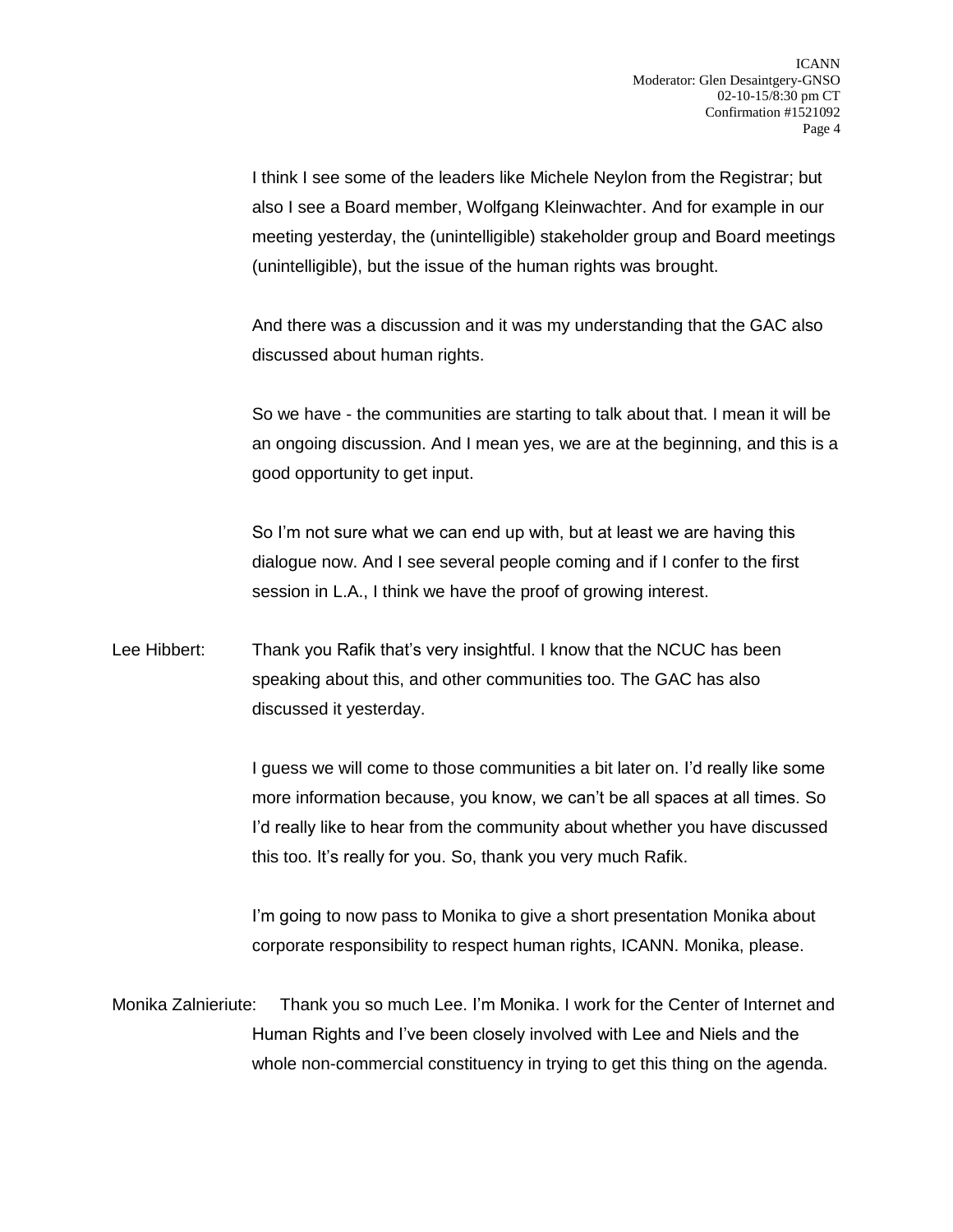And so I don't want to be - I don't want to take a lot of your time. I guess it's so much better if you discuss and engage. So I just briefly want to say that it's nothing revolutionary what we're trying to say because the idea that the same rights that people have offline, that they have on line.

It's nothing revolutionary, it just disregards the medium or whatever people use to communicate and exchange the ideas. And it was recently endorsed by the Human Rights Council that exactly the same rights that people have offline, they should have on line.

So, and how does it relate to ICANN, I guess just as Niels said, there is this Article 4 of the ICANN Articles of Incorporation which says that ICANN is bound to operate for the benefit of the Internet community as a whole, carrying out its activities in conformity with relevant principles of international law and applicable conventions and local law.

So this is the beginning point of the whole discussion that ICANN recognizes that this is important.

And I don't want to take a lot of time. I just want to say that the human rights is not something mysterious, it's just a simple moral principles or norms that describe certain standards of human behavior and they're commonly understood as fundamental rights to which a person is entitled simply because she or he is a human being. Nothing else.

And these rights are often expressed and guaranteed by law in forms of treaties, custom international law, or general principles and other sources of international law.

Now we can ask, what does ICANN have to do with that? The idea is that human rights' obligations bound the government, and as well they lay responsibility for corporations to act in certain ways or to refrain from certain acts in order to promote, protect and respect human rights.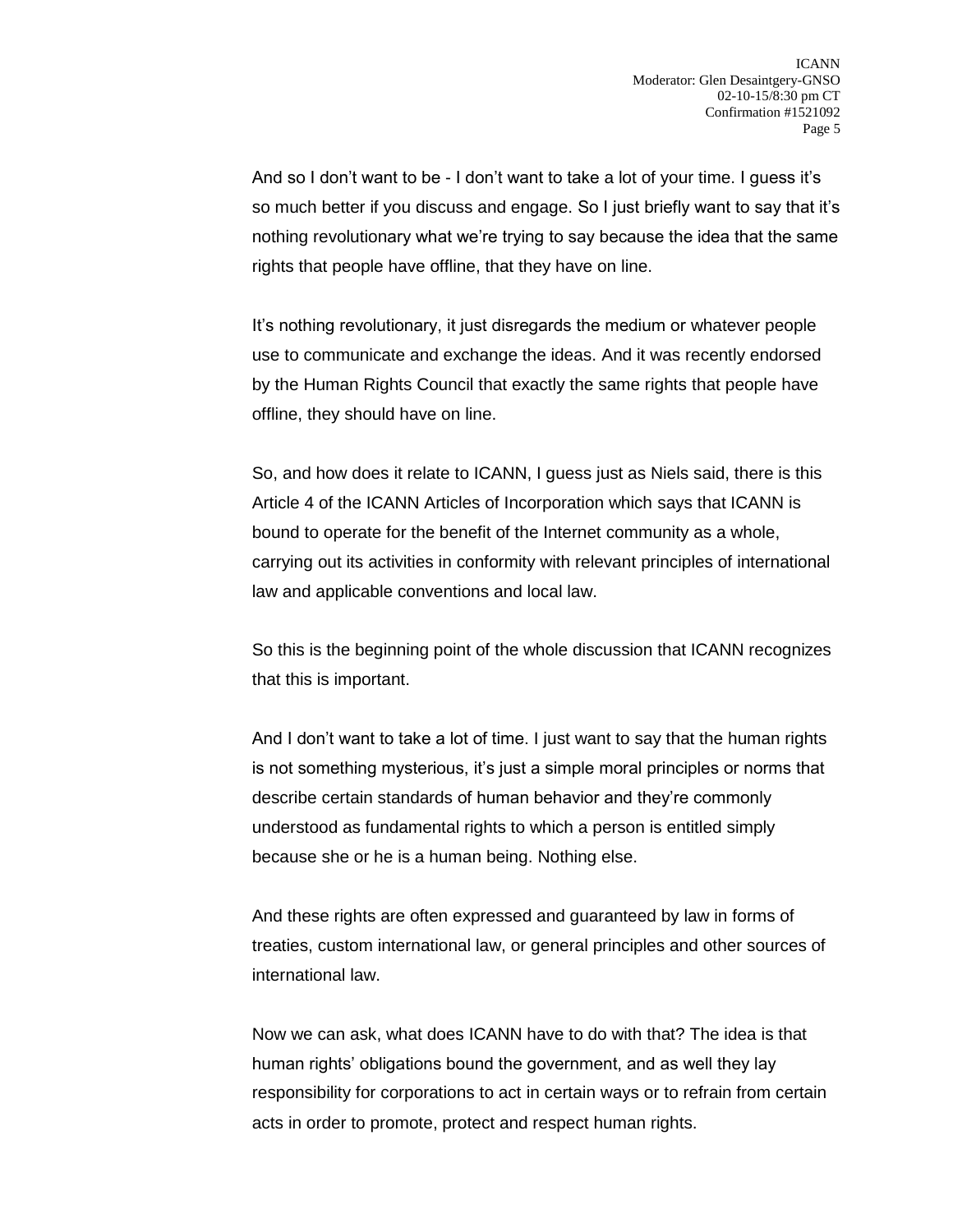So briefly I just want to say that this whole regime of human rights as we know it now, the contemporary one originated not that long ago in the aftermath of the Second World War in which the whole movement as you can see in the slides -- I don't want to read everything for you -- but it culminated with the adoption of universal declaration on human rights in Paris in 1994.

And this document inspired many other treaties and documents, signed by the countries around the world. Among them the International Covenant on Civil and Political Rights which is the main human rights treaty that has been ratified by (unintelligible).

So our approach here is to focus only on the rights initially that are recognized that has a wide recognition around the world, and not to focus on something that is regional or national, but rather something that has a very wide recognition and application.

So that's why we begin, and as you can see in the report by the ARTICLE 19, we begin only with the very classical third generation human rights which is the right to privacy and right to freedom of expression.

And as I say, we - the reason why we do this is we intend to focus on something that has global recognition.

What else do we have here? So the whole idea is not to say that somehow now there is this group of people who intend to argue that ICANN's mission needs to be extended, but rather just that human rights must be respected in the existing policies and operations. Not that we somehow intend to extend the whole mission of ICANN to respect and promote human rights. It's not about this.

And as I said, we searched for the consensus and focus on something that has a global focus. And having a distinction and drawing a distinction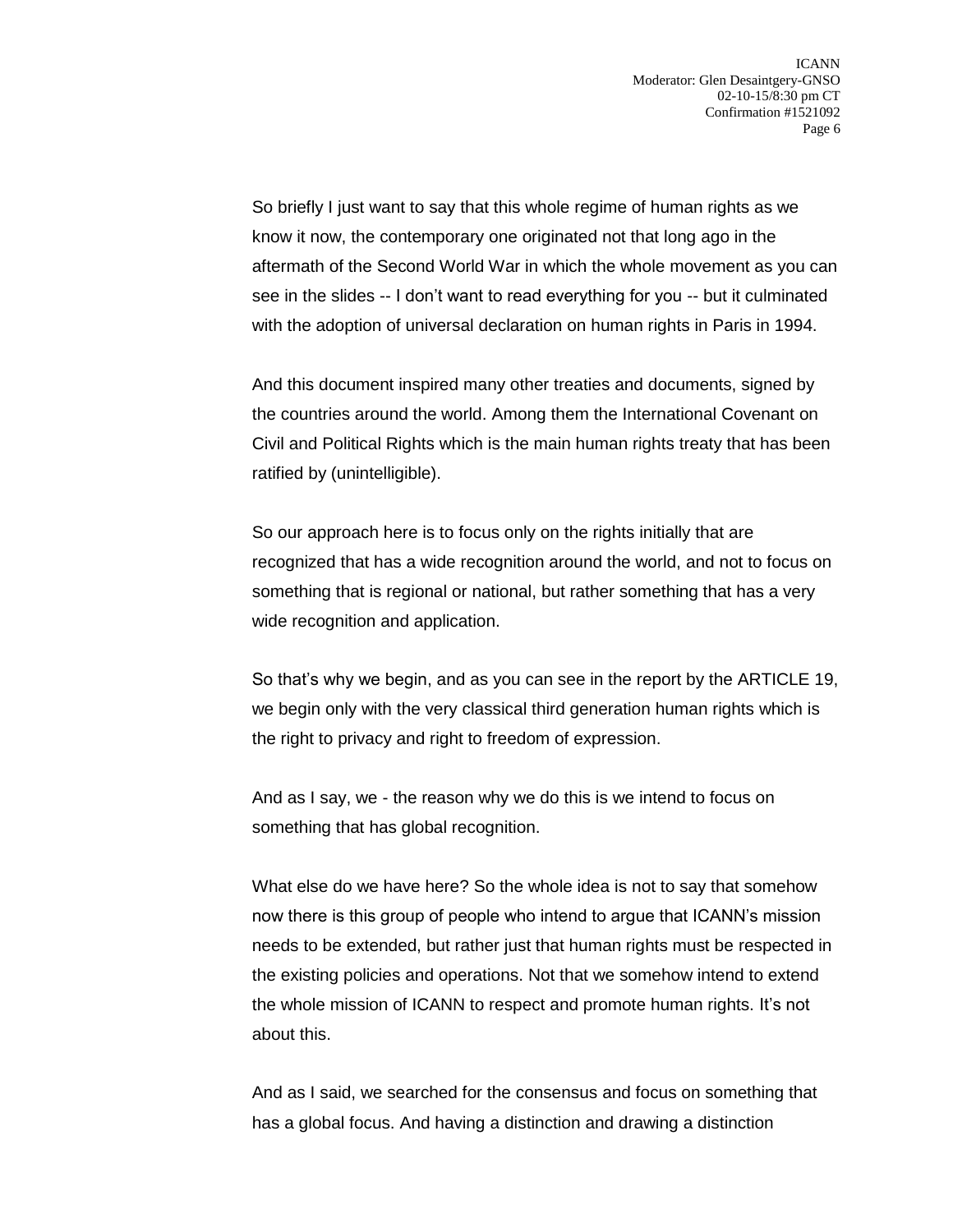between the public duty of the government to protect human rights and sort of private body's duty to respect human rights.

We make a difference here and we perhaps think that ICANN falls under the second one. And draw attention to the UN guiding principles from Business and Human Rights.

And especially the due diligence principle, who in short says that ICANN perhaps should weight the human rights impact of its policies and procedures, develop certain strategies to ensure that staff and other stakeholders understand this impact, and develop and articulate human rights policy to make sure that all employees and other stakeholders involved know and understand and implement it. And develop certain metrics to monitor ICANN's human rights performance.

So I guess I leave the floor here and I hope that this will sparkle come discussion. So I give the word back to Lee and Niels now.

Niels ten Oever: Thank you very much for that short and concise presentation Monika. And now I'd like to go over to some of the people from the different constituencies to her and understand how they see and feel that human rights impact that work.

And with that I would first like to go to Michele.

Michele Neylon: Michele Neylon for the record. Good morning. Where does one begin? As a Registrar I find this entire thing to be excruciatingly painful.

> To be perfectly frank, ICAN has done a very, very poor job in respecting local law by making it tortuous for a Registrar or a Registry to comply with national law and to comply with both ICANN policy and ICANN contracts.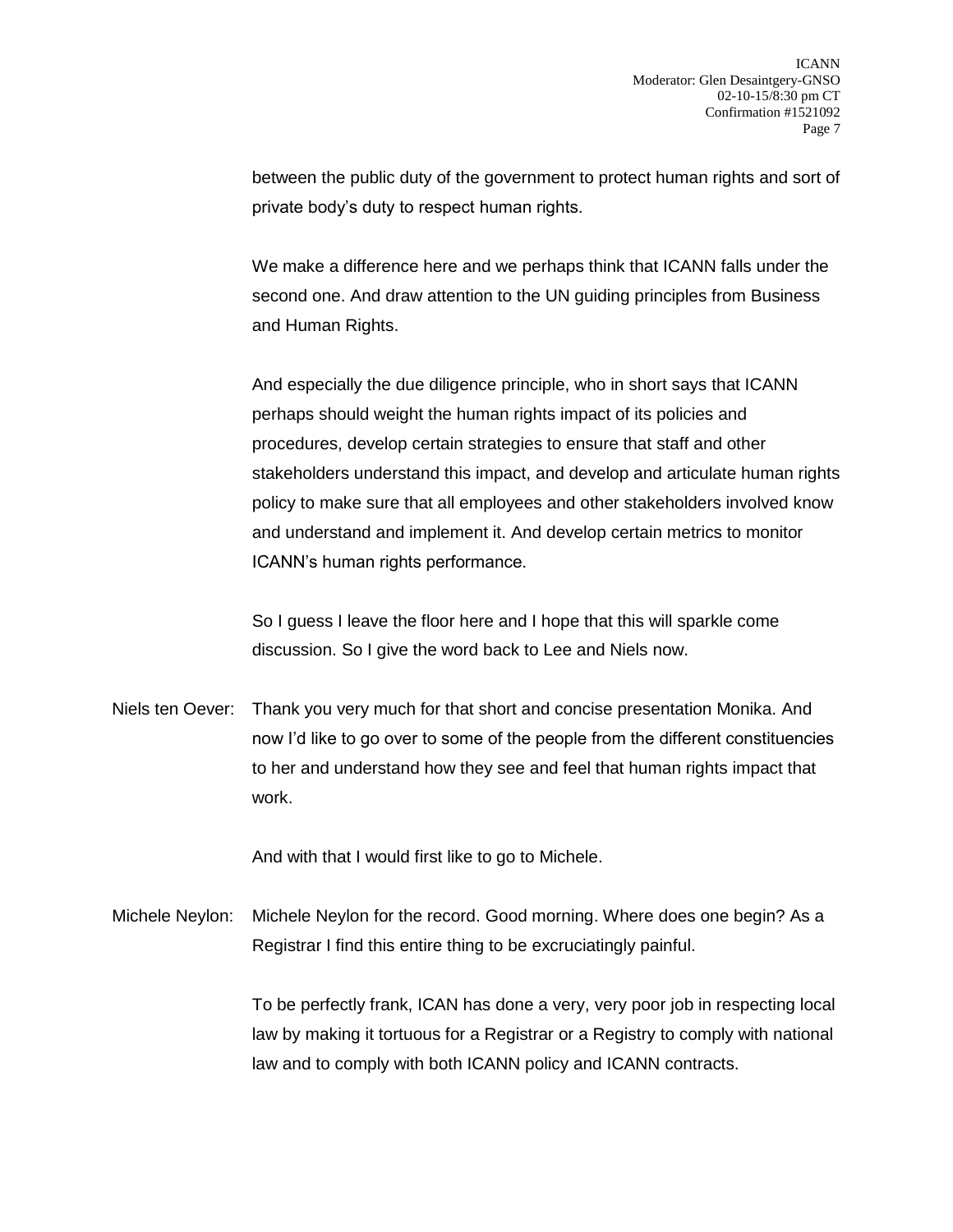Registrars, under the 2013 RAA are expected to collect quite a bit of information during a registration of a domain name. There are contractual obligations involved with the escrow of the data of registrations which ICANN is only making available to us via a U.S. entity. There was no way to escrow the data within the European Union which is quite problematic.

Collection of data is one thing. The display of data is another of course. And you know, there are subtle yet very important differences between the two things when we're talking about (unintelligible).

ICANN does have a wonderful -- and for the transcript I'm being incredibly sarcastic -- wonderful policy for requesting exemptions on who is displayed.

The policy is so fantastic and so efficient, but not one Registrar has successfully done it to users because essentially you need to be either involved in litigation or defending yourself from your DPA or something like that to be able to trigger it, which is ridiculous.

The exemption process around data retention has been -- I'm trying to think of a diplomatic word. Let's just say, I'll go with dysfunctional. Dysfunctional, painful, expensive. These are words I think of.

I'm not sure how many Registrars within the European Union have managed to get through the entire process, but I think at one stage there were about 20 of us stuck in there.

Of course ICANN does a very good job of protecting its own public perception by not providing any real transparency until such time as they've decided that the request has almost gone through. They don't tell anybody that the request exists. Just like, oh look here's a request from Company X. And then they say that the request is okay.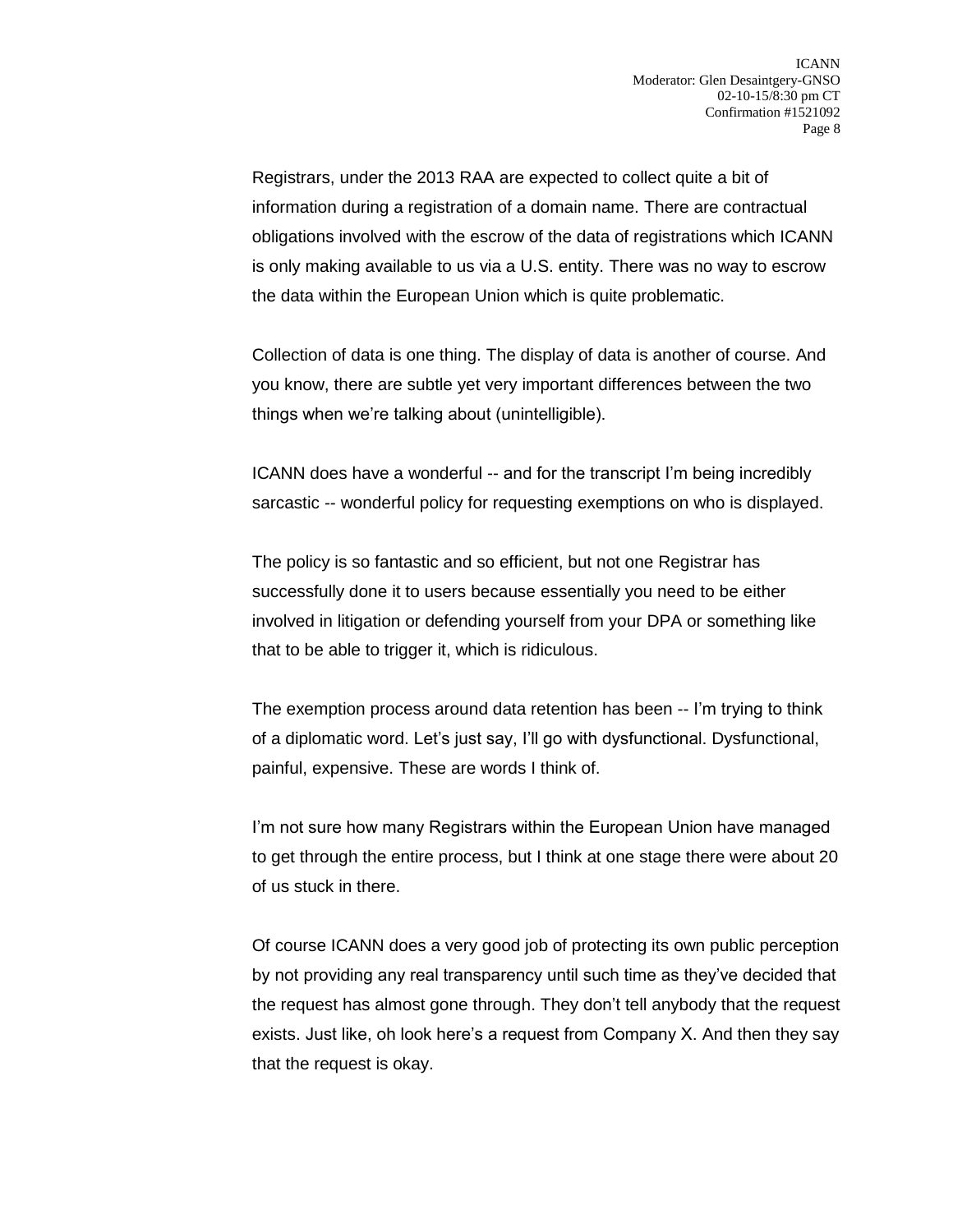So it's like oh, that only took two or three weeks, where the reality is the request has been stuck inside ICANN's Legal Department for the previous six months or longer. So it is dysfunctional. It is messy, it is painful.

For those of us on the front lines as it were, it's a matter of serious concern. I mean we - prior to this meeting I received an email from the ICANN Board to go to meet with them on Sunday morning, and so did other Chairs. It wasn't just me.

And that's why I asked our members, you know, what were the matters that they wanted me to raise with them. And every single European Registrar who responded to that email had one thing in common. It was all around matters of data privacy.

And you know the thing is you know, this is an area where I think the focus on the world is getting higher and higher. I mean there was a huge data breach in the U.S. involving a healthcare company since we got here to Singapore.

If I have - if I don't have data then I cannot disclose it or lose it or leak it. But if you're expecting me to collect it then you're increasing the likelihood of it escaping into the wild if something happens. Because invariably, something will happen. Thanks.

- Niels ten Oever: Thank you very much Michele for that contribution. I'd like to now move ahead to Patrik Falstrom of the SSAC in here about the effect of human rights on his work.
- Patrik Falstrom: Thank you very much. Let me start by saying that the statement I'm going to or what I'm going to talk about is not on behalf of SSAC. It is myself and based on the work that I've been doing year and year, so related to CSR issues.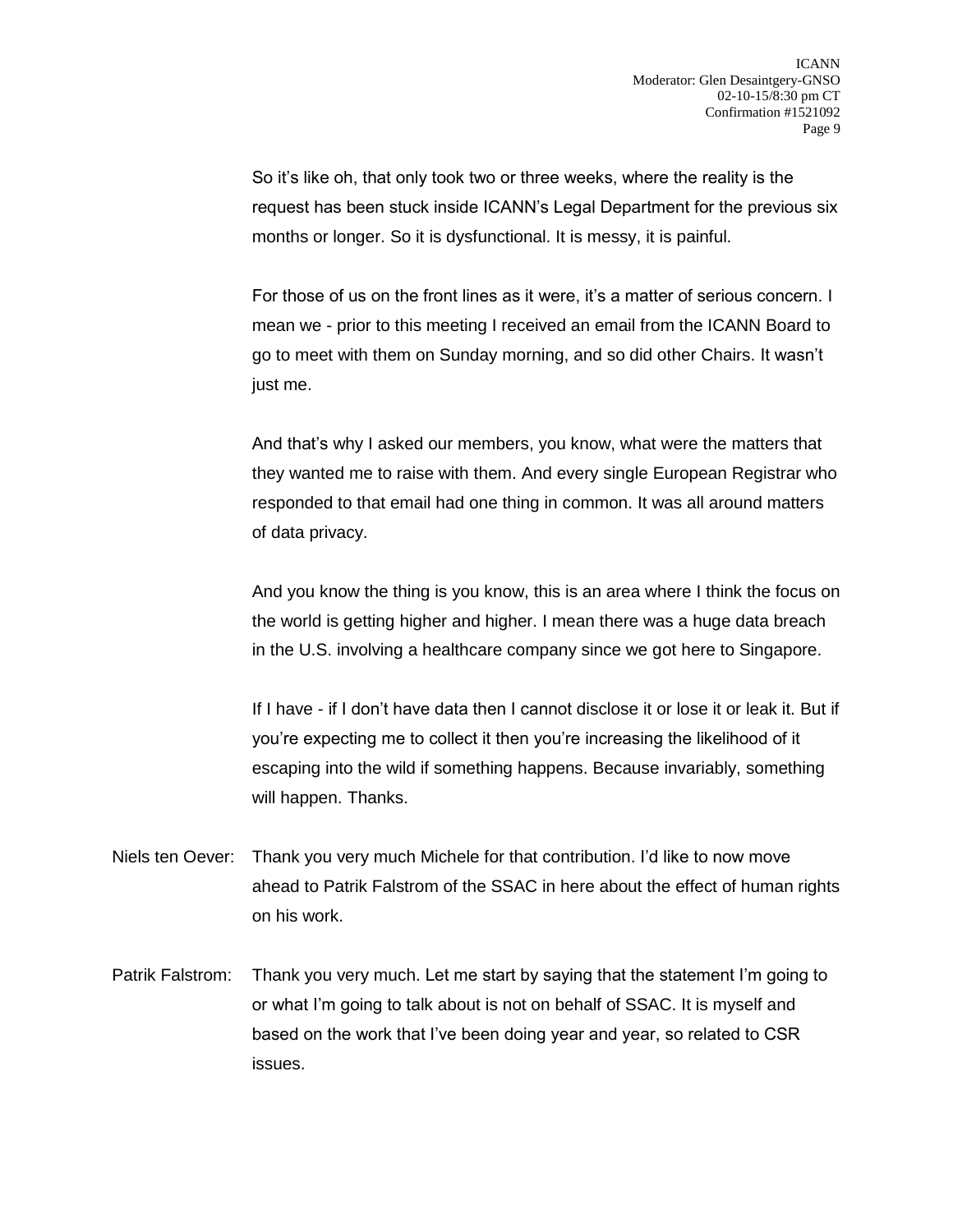Because I think it's really, really important to separate human rights, which is something that states are bound by with the - with sort of the agreements between them that is hosted under the United Nations. That's a very special framework for states.

On the other hand we do have various CSR interpretations that have been done by various organizations including the UN. But there are also others that talk about the interpretation of - or sort of best current practices which are normally used in the (unintelligible) and the Internet arena that talk about how we as the community, do things that a good, behaving company should behave because in the market economy where market economy forces are supposed to create a good platform for innovation and competition and all of those nice words, we also have norms in this society.

We cannot only say that we are allowed to do everything that is not illegal. We have to follow those norms. And in a global society, like with the Internet, we of course get a lot of stress because the norms are different. Not only legislations are different, cultures are different.

So of course we need some kind of interpretation. And because of this I think personally that something - some kind of interpretation or some kind of guidelines for ICANN is something that is a good thing to develop, in for example, a cross-constituency working group; cross-community working group that we are currently talking about, because the ICANN environment is indeed very special.

It is global. It requires very high level of harmonization of actions of nonactions all over the world, across cultures, across areas where you have different norms; where you have different legislation.

And indeed we do have members of GAC that actually are a state which are bound by the human rights.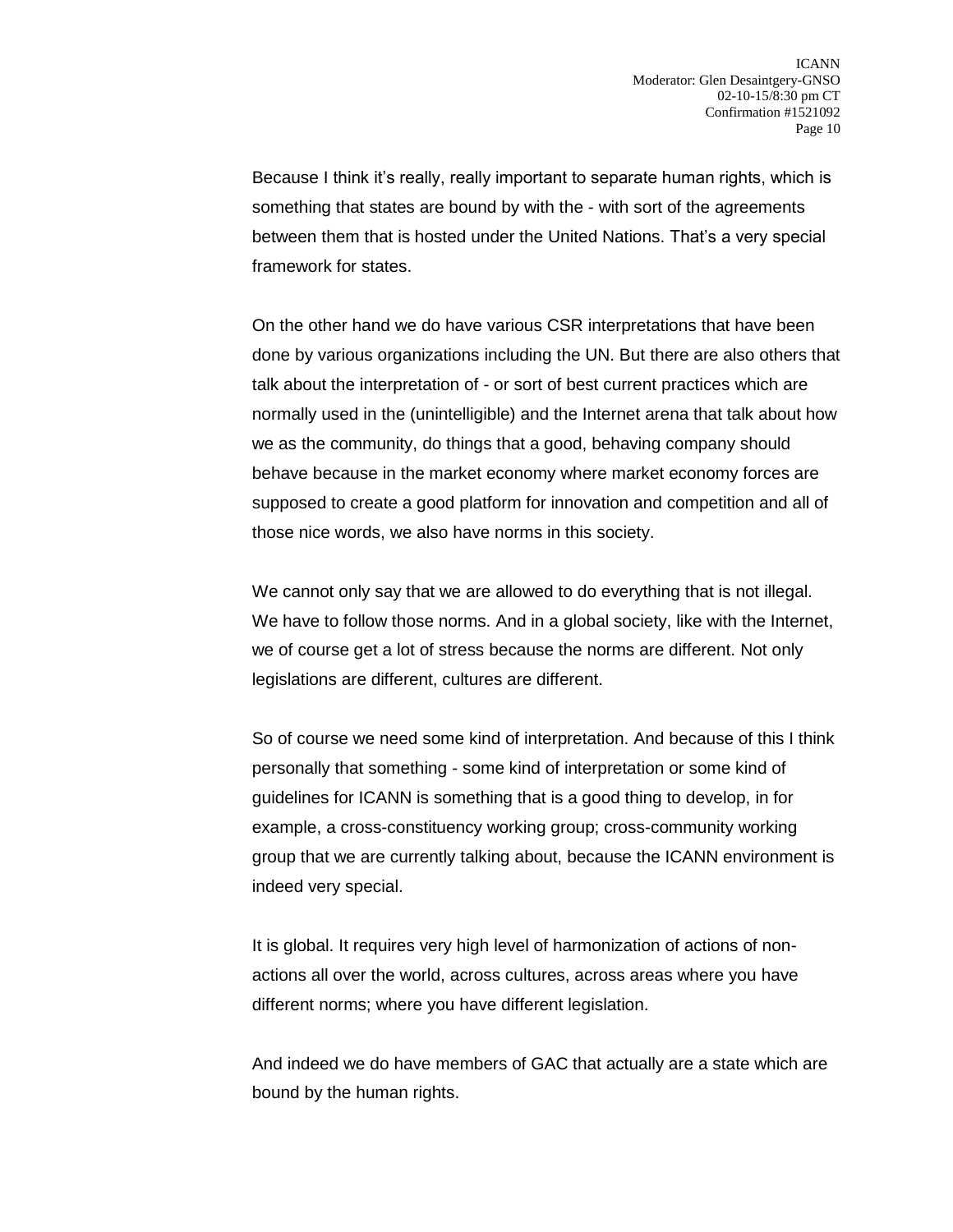And on top of that we have both policies that we are developing that some parties are following. For example the Non-Contracted Parties, the ccTLDs. And then we have like Michele just explained, the Contracted Parties which are bound by specific contracts which can explain very, very detailed, what is to be done.

So it is indeed a very complex situation. And I see many other people around this table. And yes, I'm looking at you Wolfgang, that have been working on this issue related to everything that is related to CSR and human rights related issues on the Internet.

So I don't think we need - I think we all agree that it is a complicated area. But just because of that, I think that work on this and come out with guidelines for ICANN is something CSR guidelines for ICANN. And I really would like to use that terminology -- CRS guidelines for ICANN -- as a corporate corporation, and guidelines for the community. Both of those might be very good to do.

Niels ten Oever: Thank you very much for that very concrete contribution from Patrik. I would now like to go over to Olivier from ALAC.

Olivier Crepin-LeBlond: Yes, thank you very much. Olivier Crepin-LeBlond, ALAC Vice-Chair now. Thanks first for inviting to join you and, I'm sorry I arrived a little bit late.

> So I missed the majority of the communications so, I might be speaking completely out of context, but I'll try and focus on a couple of points.

The At-Large Community is in ICANN effectively trying to - we can't represent but we act in the best interest of the Internet end users. We're not composers of just simple society organizations, but we also have some universities, some commercial organizations that provide Internet services to communities.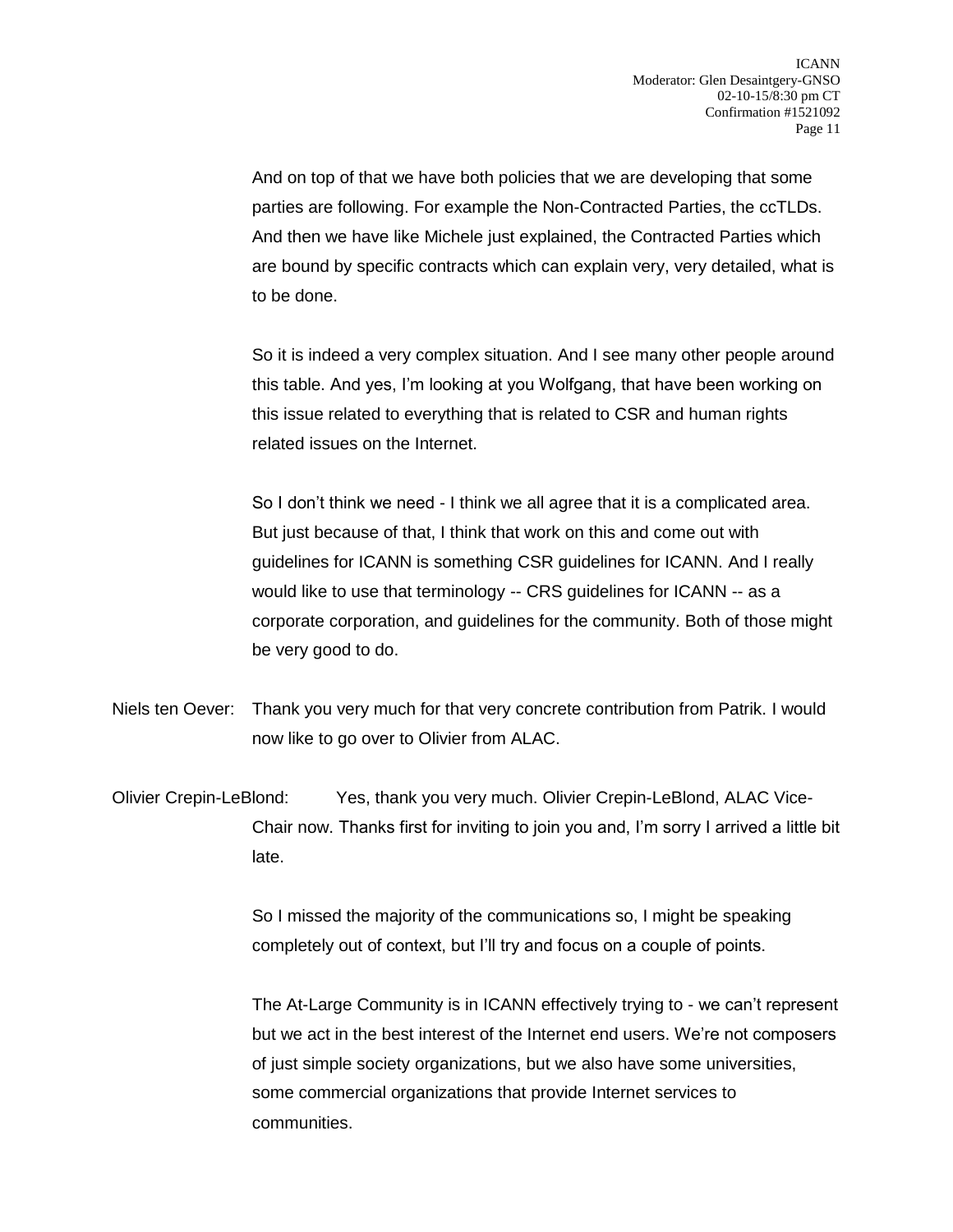The strong component part of At-Large is to have a strong link with end users. And as such, end users are not - well have a slightly different view sometimes about human rights, depending on where they are based in the world. We cover all of the world's countries or the majority of the world's countries.

And when one is supposed to bring forward the point of view of our end users, we have to exercise some moderation with regards to what we say, due to the local component part of what our end users really need.

Some of our users are for very strong, Who Is, records. Others are a little bit more lenient on this and emphasize more privacy.

And so the ALAC point of view, as far as a database is a multiple number of databases that we see with ICANN. As we know, every gTLD, ccTLD, etcetera; all the domains have these, Who Is, records worldwide.

The point of view there has been that we want to have strong, Who Is, records, but at the same time also strong privacy and proxy services so that the freedom of speech, etcetera is not something that is then cut or somehow destroyed by having Who Is, records that enable people to be put in jail and things when they're basically trying to have democracy in their environment.

There's been a big concern in our community regarding data protection. Many of the databases are based in the United States where data protection laws are not as strong as in other parts of the world.

And so, especially for our European members, this has been a real issue. And certainly an issue with registrant data being sold or used for marketing purposes which they were absolutely not aware of to start with.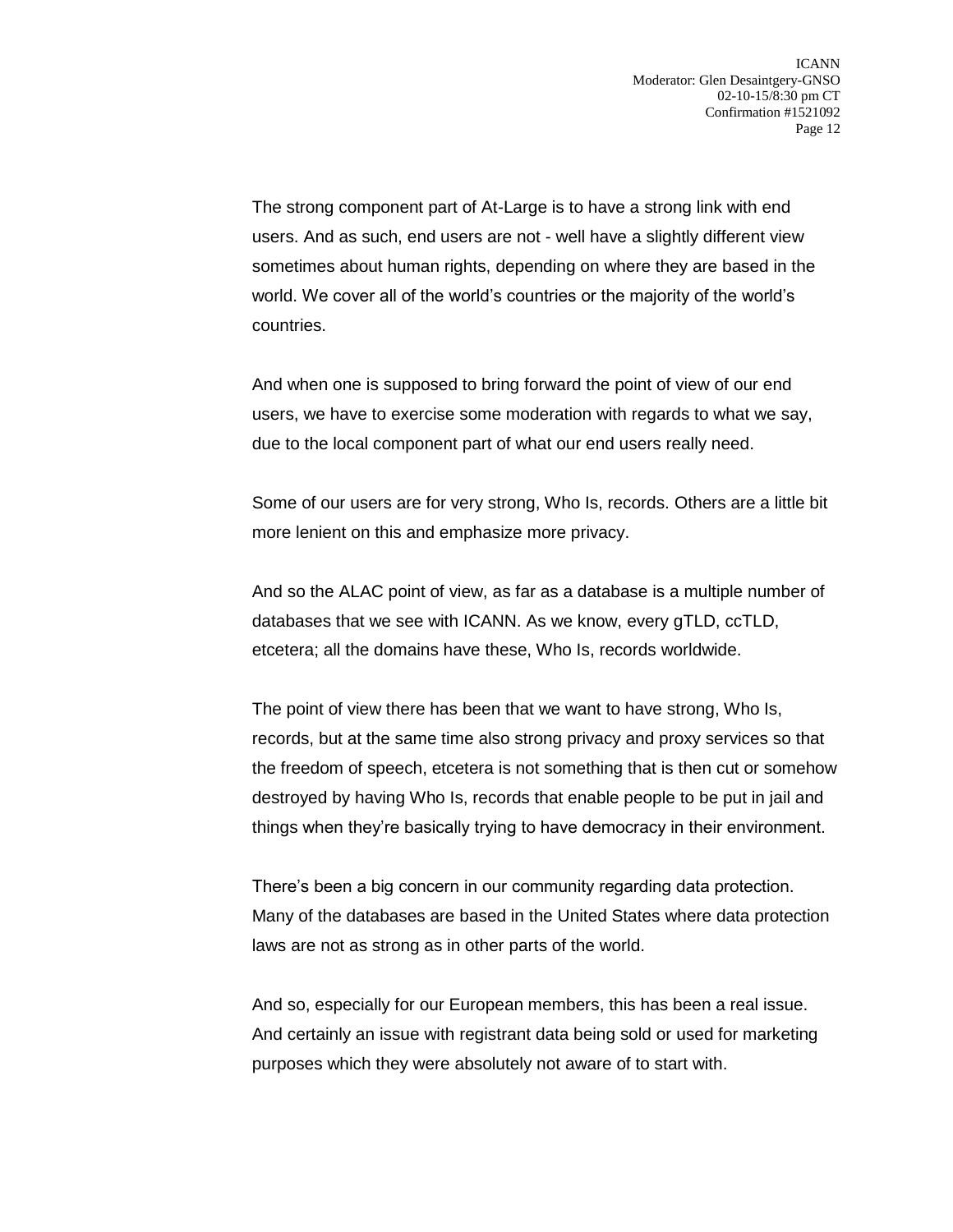And then once the data is sold, it's very difficult to get it unsold or to take it off the Ether again.

And of course since we have direct links with end users, we're the first ones to receive the complaints. We send them over to the Compliance Department. Most of the time they just get a few months wasted and don't get very much feedback at the end. But that's been quite a frustrating experience on our part.

The other thing is with regards to this human rights issue, the ALAC hasn't taken a front seat - you'll have noticed, we haven't taken a front seat in the organization of this. A couple of reasons.

First, we're very stretched as you know, with all of the other things that are happening at ICANN, but also because some of our members are based in countries that are not actually very good on human rights records. And the concern -- and we've actually had some feedback from these structures - that if they are part of an organization that takes a stance that will really put their own government in a bad light, they might actually suffer locally for this.

So we've tried to keep out of any direct, if you want, very visible action as such. But there certainly is support within our community for this and for this whole program. But it's just one of these things, we have to do things in moderation.

I hope I haven't confused you more than five minutes ago. But if you have any questions, of course I can...

Niels ten Oever: No, that was excellent Olivier. Thank you very much. And I think we're slowly starting to see some convergence already that we need clear guidelines for the future proofing of ICANN's work and the protection of users and the balancing of rights.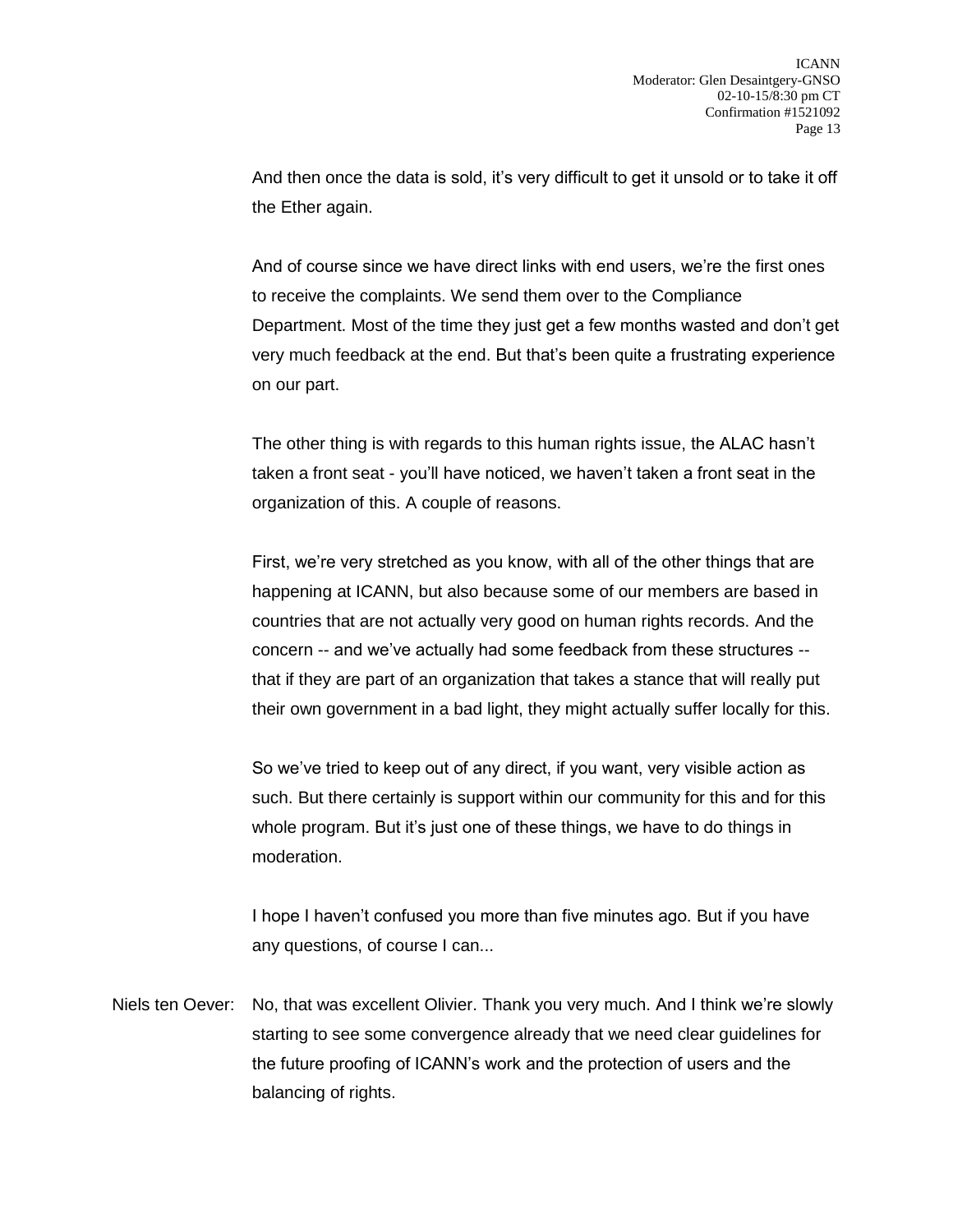But there are several more people that are I think, eager to speak and would be very interesting to have. But I would definitely also like to open up the queue for other people that would like to chip in.

So I would like - I'll start the queue with Bill Drake of NCUC. And then I'll also hope that I can draft Wolfgang Kleinwachter to the queue as well.

Bill Drake: Thank you Niels. Good morning. I'm very sensitive to what Olivier just said about the position of members. And obviously NCUC has I think, two-thirds of its members outside North America, and many of them are I developing countries and countries where relationships with government can be dicey.

> That said, I would also think that if we calibrate this properly, and if the framing is not one of kind of aggressive accusational or anything else, it's simply sort of saying, you know, that we're talking about adding into the standards for the valuation of policy, outputs, and processes, recognition of internally accepted legal norms having to do with things like privacy and expression.

And that that is a joint position of a larger community of which they happen to simply be part of. Adopted in a sort of, you know, rough consensual sort of way, etcetera.

I would think that there ought to be enough political cover there and that one would hope that they could explain if asked. I mean if anybody is doing the kinds of human rights work or other advocacy in their countries that could put them in a dicey position with governments any way, they probably have larger issues than whether or not ICANN incorporates into its standard practices a practice of saying, well is what we're doing here consistent with the international recognized norms having to do with privacy, for example.

I mean you know I would think that that would be almost sort of secondary. But I do recognize the point and I think it's something to try to work with those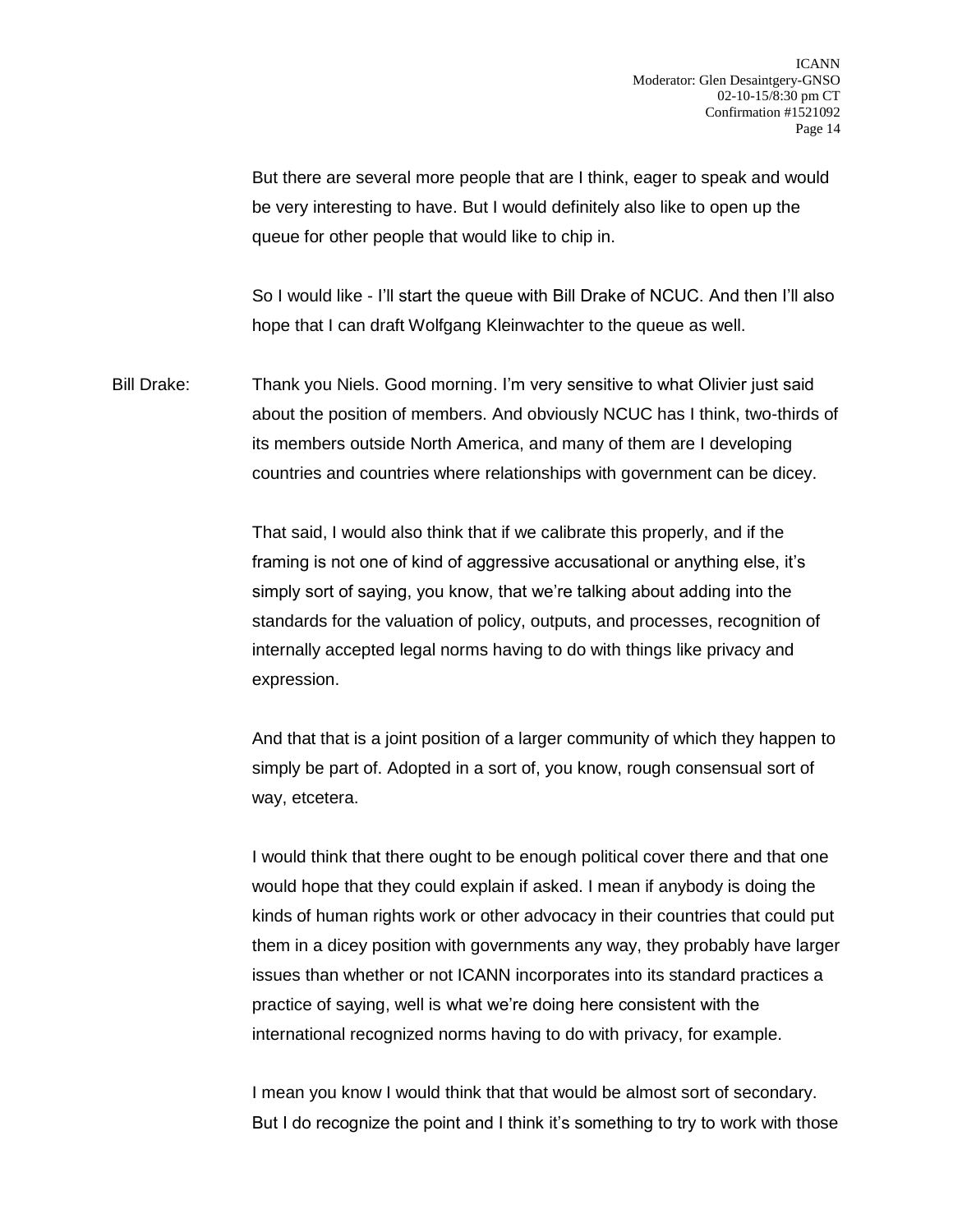members to say how could we - how can we help you to enhance your comfort level and give you the kind of cover that you would need without, you know, putting at large the position where you can't endorse something that is obviously in our collective interests.

Olivier Crepin-LeBlond: Yes, thanks Bill. Olivier here speaking. So it's interesting because when sitting in this room, of course we could think, well of course it's a given. It goes without saying, of course we have to embrace human rights. And we all think that it's an easy thing to do.

> I also had the -- I don't know if it was the chance or bad luck -- to be sitting in the room in Dubai in 2012 at the World Conference on International Telecommunications, the WCIT. And there was one line to be added. Human rights should be - the whole agreement should go under human rights.

I think it was pretty much a given. Oh no, of course not. It's actually what initially triggered the really bad blood in the whole thing that got the whole conference to collapse with so many countries not actually signing.

And it was absolutely absurd to hear the points that countries - some countries were saying, oh well if you are going to have human rights you need to have country rights as well. You need to - and the right of countries, I'm not quite sure what that is.

But you know, so in some jurisdictions this is a very, very touchy issue. And what we've tried to do is to really concentrate on the technical side of things and try sort of keep out of the politics. Because it certainly, in some places, human rights turned into a very political item.

And that's why it's been a little bit difficult for us to fully push forward on this. Thank you.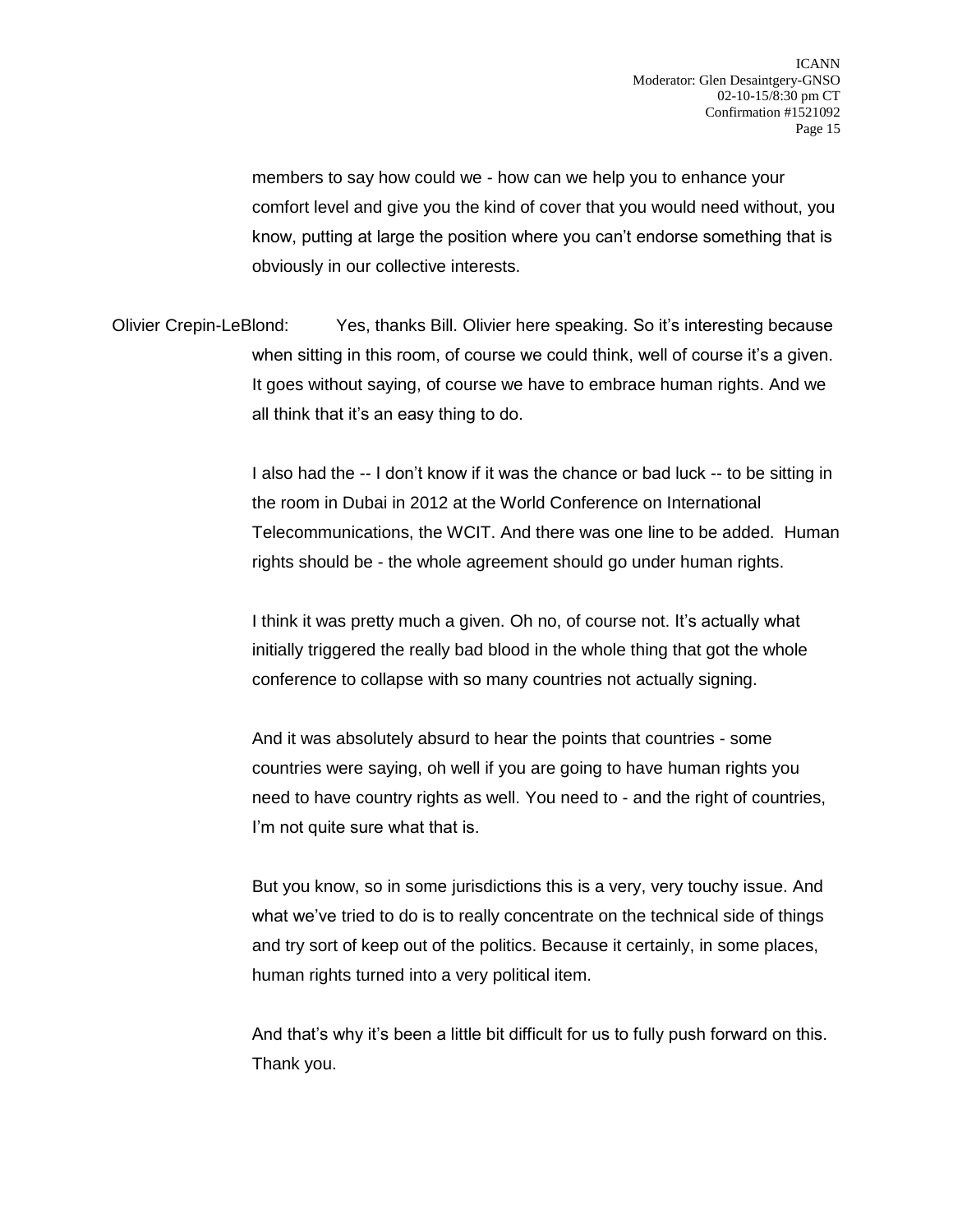- Niels ten Oever: I see there is a direct reaction there that I would like to give over (unintelligible).
- Holly Raiche: Just to back up what Olivier said, a member of ALAC, I think it was probably two or three meetings ago, and I won't really raise for the transcript.
- Niels ten Oever: Pardon me. For the remote participants, could you please state your name?
- Holly Raiche: Holly Raiche with the ALAC Executive. To back up what Olivier said, I won't mention the meeting but, not that many meetings ago, one of our members spoke fairly openly about a particular policy in a government whose capital isn't that far from here. And it was a very interesting talk and I took notes.

You would say that there's no problem except that the next time that the ICANN meeting was scheduled, she wound up with two security people knocking on her door saying, and what do you intend to say at this ICANN meeting.

So it is a real threat. Please take it seriously.

- Niels ten Oever: Thank you very much for that. Rafik would like to respond.
- Rafik Dammak: As someone who lives in a (unintelligible) regime in a time of my life, I sympathize with this. But just to clarify, I don't think we are asking ICANN to be an advocate for human rights, just to be responsible and to respect what is in international laws.

So the (unintelligible) to be involved in Internet governance. That happened to me also when I joined in my first IGF. So we not only said, nobody is I mean, asking that we do an advocacy or ICANN becomes a champion of human rights. It's not its role.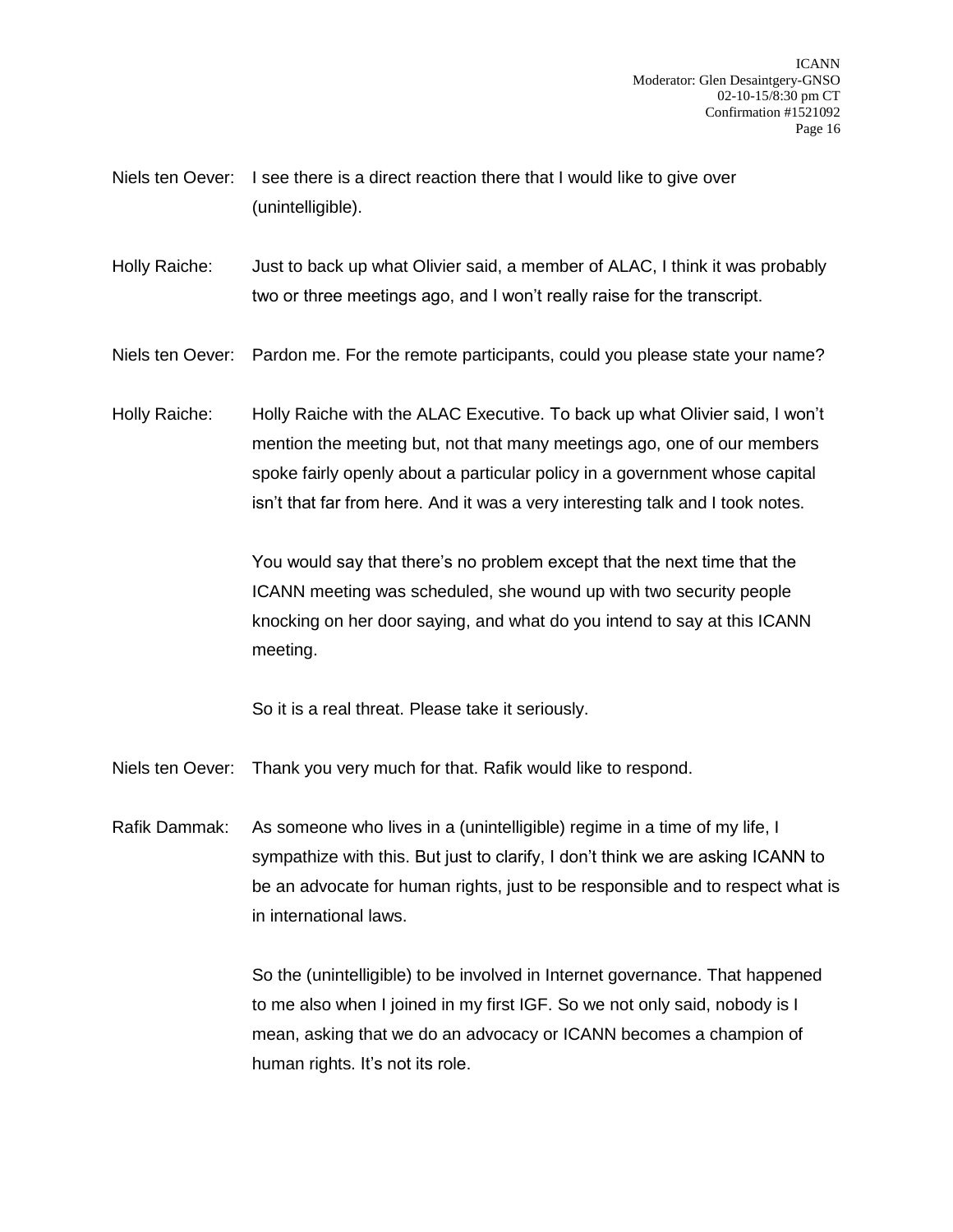So I think we need to frame the discussion here, I mean, to back again track. And we try to - we not only resolve this issue and to be careful; I understand that. It also had the issue as how also ICANN is engaging with many of those (unintelligible) regime itself.

I mean is that the question hard to answer, but we are not doing advocacy here, just that ICANN respect international laws that are existing.

And at least, you know, things can change. I'm Tunisia and I know Internet (unintelligible). Tunisia was not a free country but, things change and when given the funny thing Olivier mentioned about the week, is Tunisia which proposed the resolution about human rights and so on for the week. So, things can change.

Man: (Unintelligible) from Sudan. And everywhere I said, I'm from Sudan everyone just get like that and concentrate for. Everyone knows that there are a lot of problems with human rights in Sudan. People face a lot of things, but things ICANN say they allow.

> But when we are talking about ICANN we - there we have a lot of problems from ICANN is not really go with the international laws when you talk about the Court with U.S. laws, not international law. And that makes problems for us in Sudan you know, that we are in embargo and such.

So I have a lot of problems to even attend ICANN. Olivier have known my study about this. And to get support, even when we apply for the domain right for Sudan, we have to wait one year so that ICANN can start to talk to us.

Why? Because they need our license for (unintelligible) to talk - just to talk. And that's a very strange issue.

So it's not about just privacy; who is (unintelligible), it's about as I said from beginning. We don't have Sudan's people in meetings between the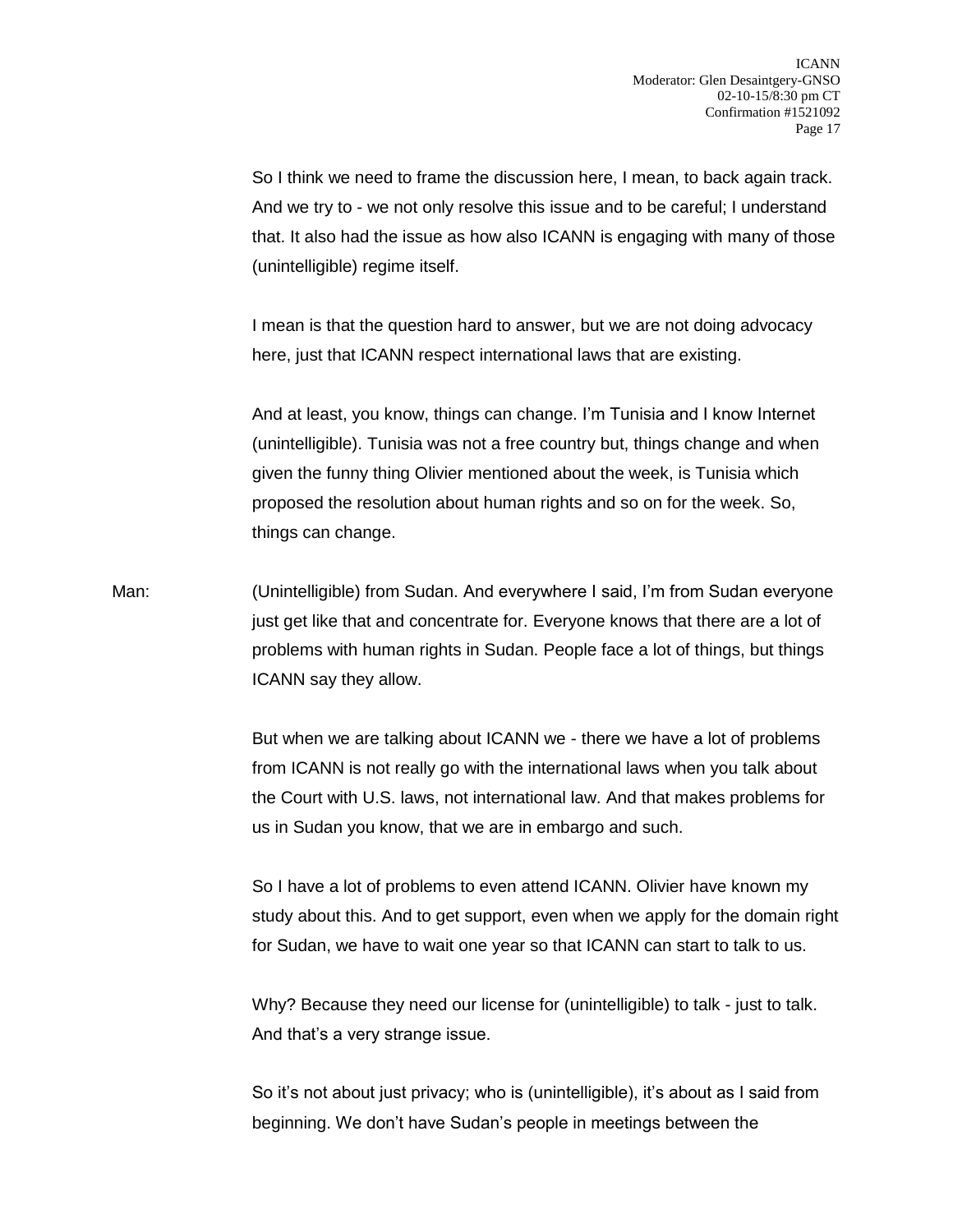government and the laws and such from this. This is about the Internet applicable Internet. Sometimes they get disconnected because of the government. Sometimes they - how many times they cannot (unintelligible) because it's embargoes. They cannot (unintelligible).

This is not how (unintelligible). Many of the (unintelligible) sites like Google, and of course others are not (unintelligible) we cannot do it for Sudan.

Even with people from there we cannot - have attended now or maybe about six ICANNs. This is the first time I get support from the ICANN. And in fact I get supported many times, but it's tough and sometimes no, we cannot do it for you because you are from Sudan. And that's our problem.

So Olivier, when he talked about country's rights, I'm sitting here, we have also this thing about a country's rights or about people from some countries rights or something like that. And that's all I want to say. Thank you.

Niels ten Oever: No, that's very valuable and very useful contribution to the discussion. Thank you very much.

> If you don't mind Olivier, to add more voices to the discussion, I'd like to add Wolfgang.

Wolfgang Kleinwachter: Wolfgang Kleinwachter, ICANN Board. I'm here first of all to listen. And so I think the really very welcomed initiative is organized in a way here in this team. I think it's extremely useful because you have here people from various different constituencies, advisory committees, supporting organizations and it became clear to touch - to sign, that this issue - this human rights issue is not just an issue pushed forward by one single group.

> But this is based in the various constituencies of ICANN. So I think this crossconstituency approach is a good example for what ICANN stands for, for what not processes that it needs to have to start on the part if somebody has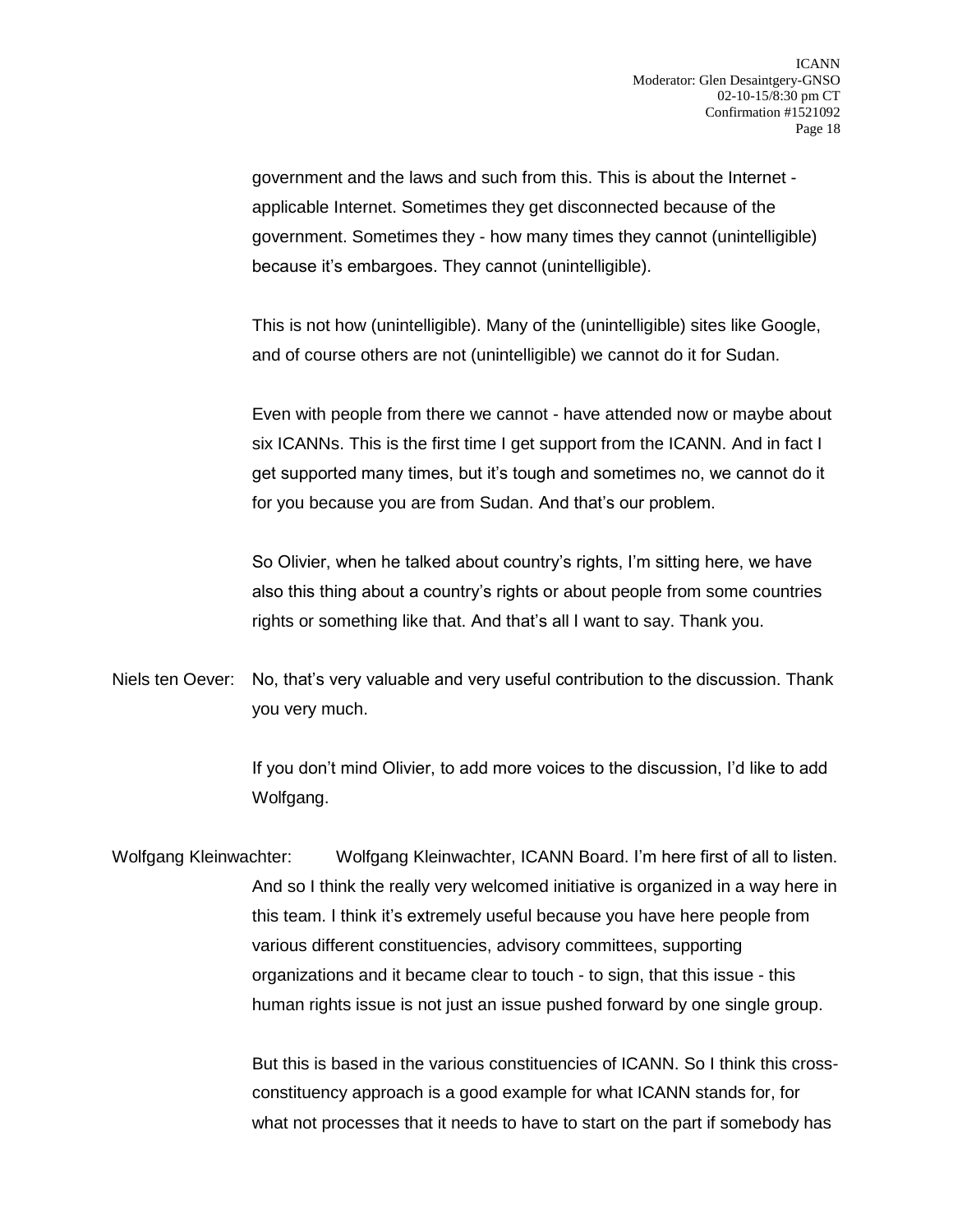to initiate this, then you have to start from the bottom and then, you know, let's see what the community will produce.

So I think this is my first point. Very encouraging and great satisfaction you know, just how this started.

Number two is more on substance. As Olivier has said, it was complex but the interesting point here is that we have entities. The study has made this clear. We have in our legal documents as ICANN, we have a reference to human rights. So it's not something new which comes to ICANN. This was in the very early beginning, even if there weren't human rights it didn't appear.

But in Article 4 of the Articles of Corporation it says, ICANN has to operate in the frame of international convention. And this includes international convention on trademarks, international convention on security issues, and Internet convention on human rights.

So the missing point for many years was there was no awareness. There was not awareness about trademark, but there was not so much awareness about human rights.

But a group of people have raised this always, including the ALAC and the NCUC, the right of freedom of expression and privacy is involved. But I think now we have reached a new dimension and I am very thankful for this recommendation too, in particular, and to report from A RTICLE 19 which looks for more activities to create awareness.

So and I think this is the best thing what we could do at the moment to - that people understand better, what does it mean.

And I'm also very thankful what Rafik has said. You know ICANN is an organization for names and numbers. It has a very limited technical function.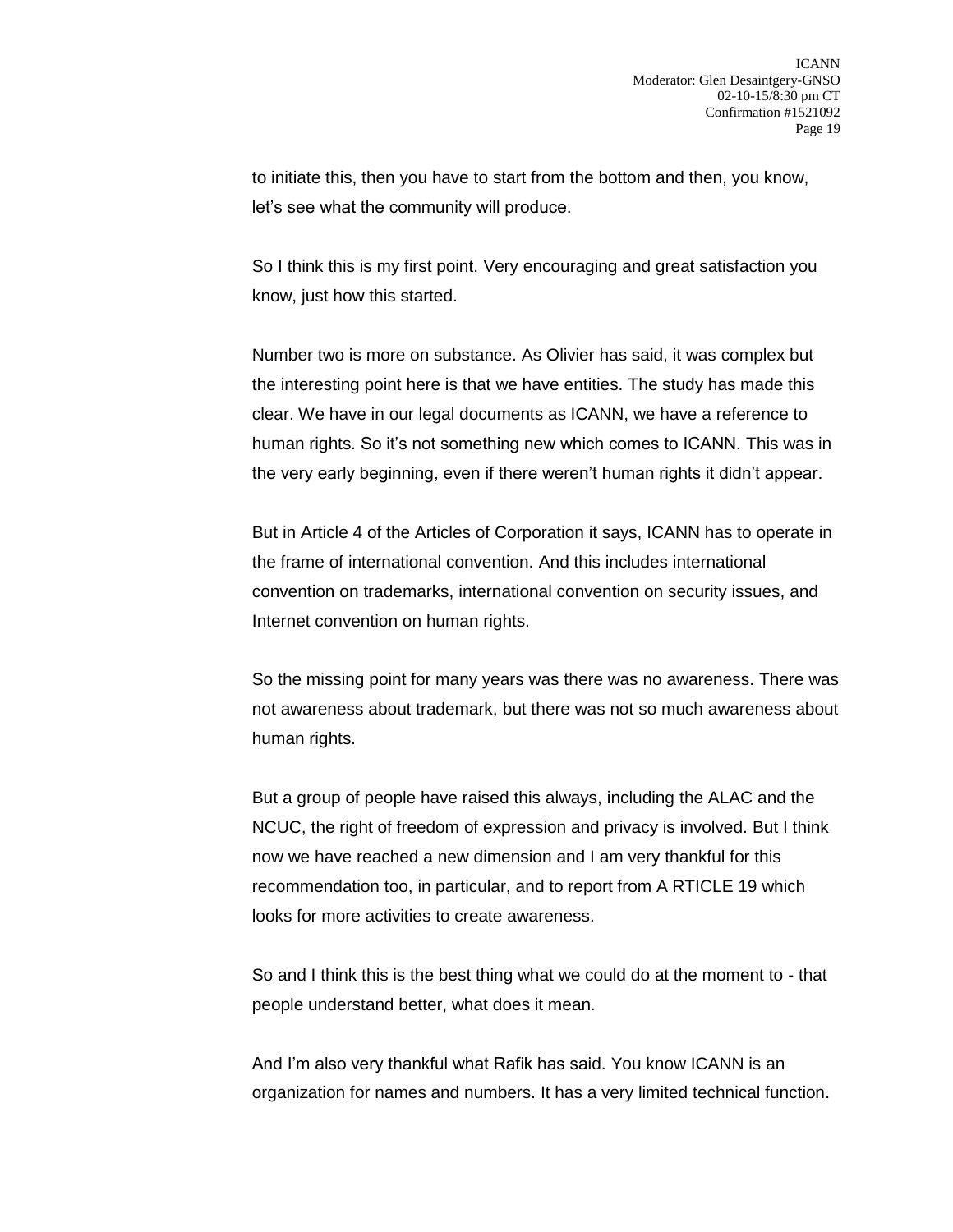And we would probably risk that this functioning works well also in the future, if we start to politicize this function.

But on the other hand it is absolutely clear that all policies around the implementation of this function, had to respect human rights. And so far we have to have something like a watchdog or to see if a decision is made, will this be in conflict with human rights.

Yesterday in the meeting with the NCUC, I said ICANN has no right to violate trademarks, but it has also no right to violate human rights. So whatever ICANN is doing, it has to be in the framework of this convention.

And ICANN is aware that I see nobody in the Board who is against this. So I think there's full consensus. And Fadi, the CO had made this clear yesterday over in his consultation.

And the very final point to Michele, because you had very concrete case, my question to you is, I see there are two elements. One is the substantial element with the privacy and the conflicts between American and European law. And the other one is the procedure and ICANN staff managed this.

So that means just that I got it right. So your criticism went in both directions. It was a problem which was not - which is a little bit outside ICANN. It would be managed by the governments that (unintelligible) better advice than what they did.

But the other thing is the procedural issue for the ICANN staff and I take this message from you and will transfer this matter to ICANN. Thank you.

Niels ten Oever: Thank you very much Wolfgang. I'd like to go to Kathy Kleinman right now. And I see that (John Sechshehale) or Kathy. There we go Kathy.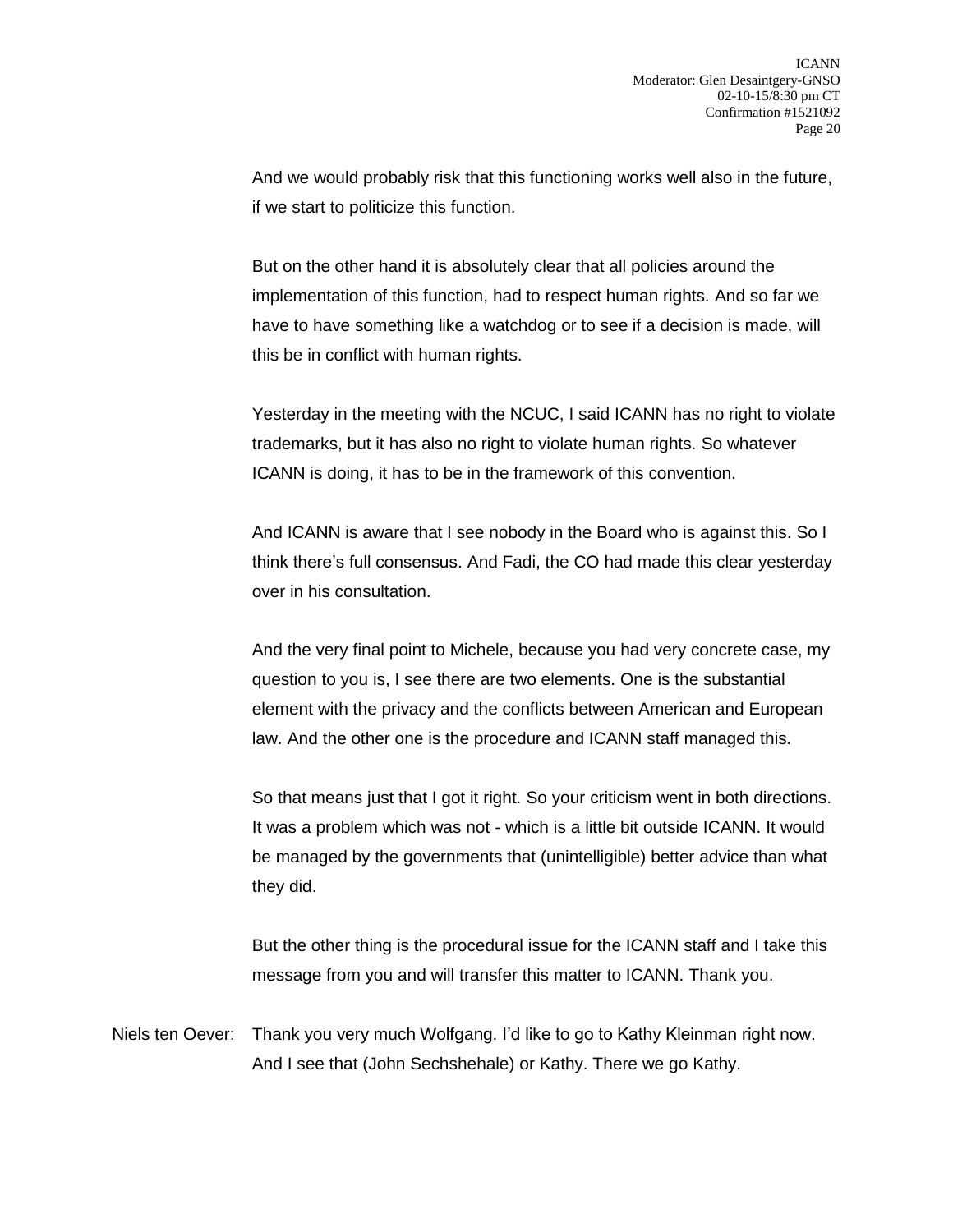Kathy Kleinman: Kathy Kleinman, Commercial Stakeholder Group. First I apologize for being late to this very important meeting. We were coming out of the Proxy Privacy Accreditation working group. What we're talking about here has great relevance to there.

> In following up with Wolfgang, I think there are ways we can use human rights issues in a concrete way in the policymaking process in ICANN. And I'd like to urge some practical application of what we're talking about.

> In addition to education and awareness, let's build in a human rights screen to the process. We've had a rights protection mechanism screen on certain types of issues - trademark issues. We always look at the intellectual property implications of certain types of issues.

Every time we do that we should be looking at the human rights implications as well. It should be at the level of the issues report, of the draft working group report, or the final working group report, and of the Board review prior to the Board resolution and/or adoption.

Particular aspects of the human rights that we've talked about and you know, that have been talked about already - freedom of expression, fair use, the basic use of generic words by everyone, privacy, freedom of association, due process, and we've been hearing about access.

So these types had to build this into our process of policy review. And to have it would then have the staff including it in the initial evaluation that becomes the usage report, and have that screen evaluation at every level.

And that's where I think we should be going with this, not just leaving it to certain stakeholder groups to advocate, but building it into the process. Thank you.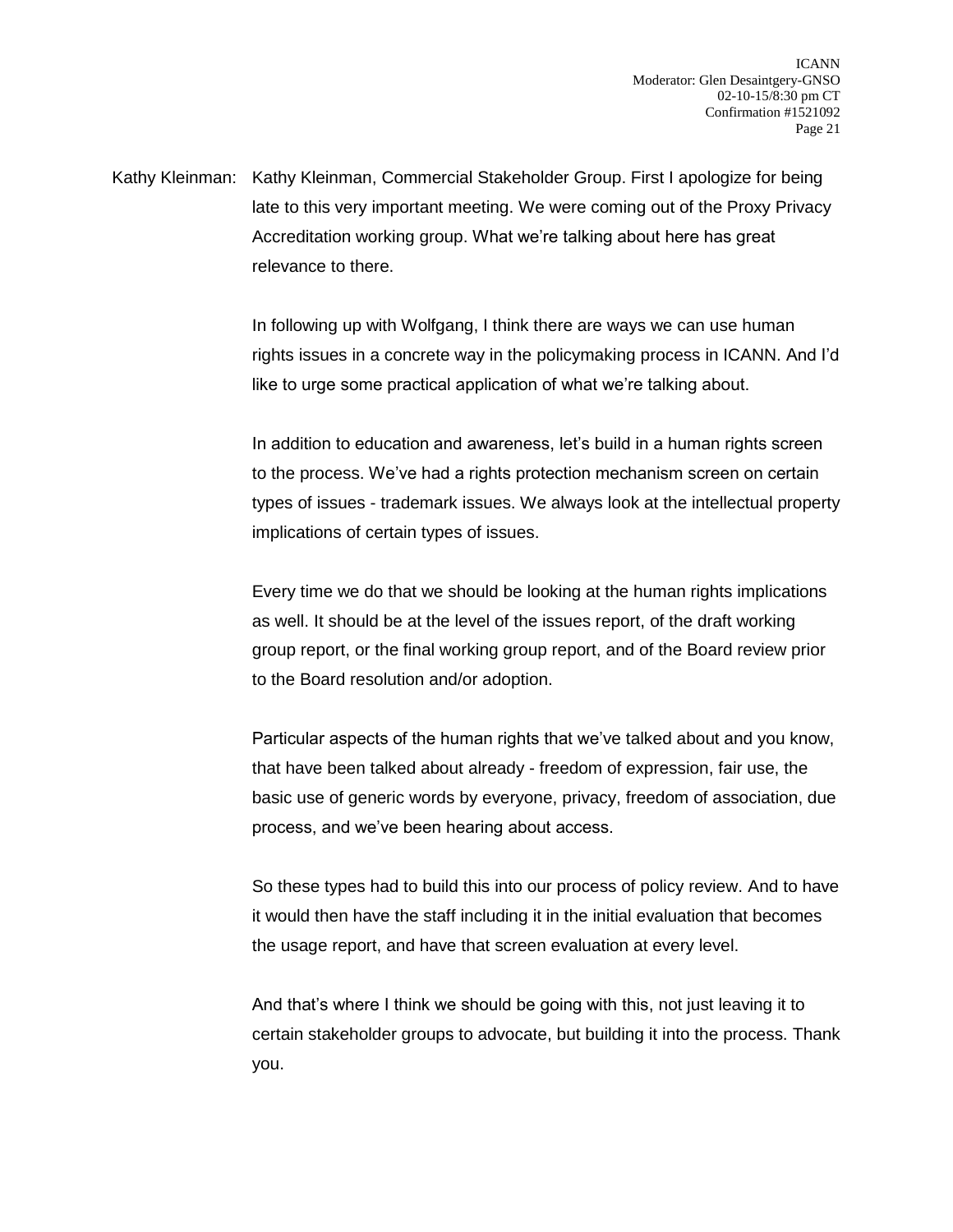- Niels ten Oever: Thank you very much for this Kathy. And here we've got more yes please, come on. Please state your name and the...
- (Cederic Bond): Hi, I'm (Cederic Bond). I am a first-time Fellow to the ICANN and also a journalist from Pakistan.

I have been struggling throughout, whenever this issue for human rights comes up, what we see is if I were to broadly look at my region -- and we were having this discussion in the Middle Eastern Regional Committee as well -- that some of the problems; some of the collisions with Internet related scenarios in our part of the world have to do with the Blasphemy Law, which unfortunately or fortunately does come under the human rights domain.

How is the international community responding to it? Because somehow in this part of the region we see that the governments have come up with a system of how and what they deem is the appropriate freedom of expression.

But on the Internet you can't really have those kind of editorial controls. For example, as a journalist in Pakistan, what goes on TV, what goes in print, we have some checks and balances.

But we've seen bloggers and digital journalists get into a lot of trouble with governments just because there is nothing that defines it. And more or less there's a lot of knee-jerk reaction to it as well.

Like in Pakistan for the last 2-1/2 years, they've blocked all access to YouTube. And I feel that there has to be a better or closer coordination when it comes to policymaking and the Internet governance.

Unfortunately, the IT departments; the IT ministries that the governments have, they're only focused on the revenue side of it. Like earlier this year in Pakistan we had the 3G, 4G licenses going out. And to the government all they cared about was how the revenue is coming in.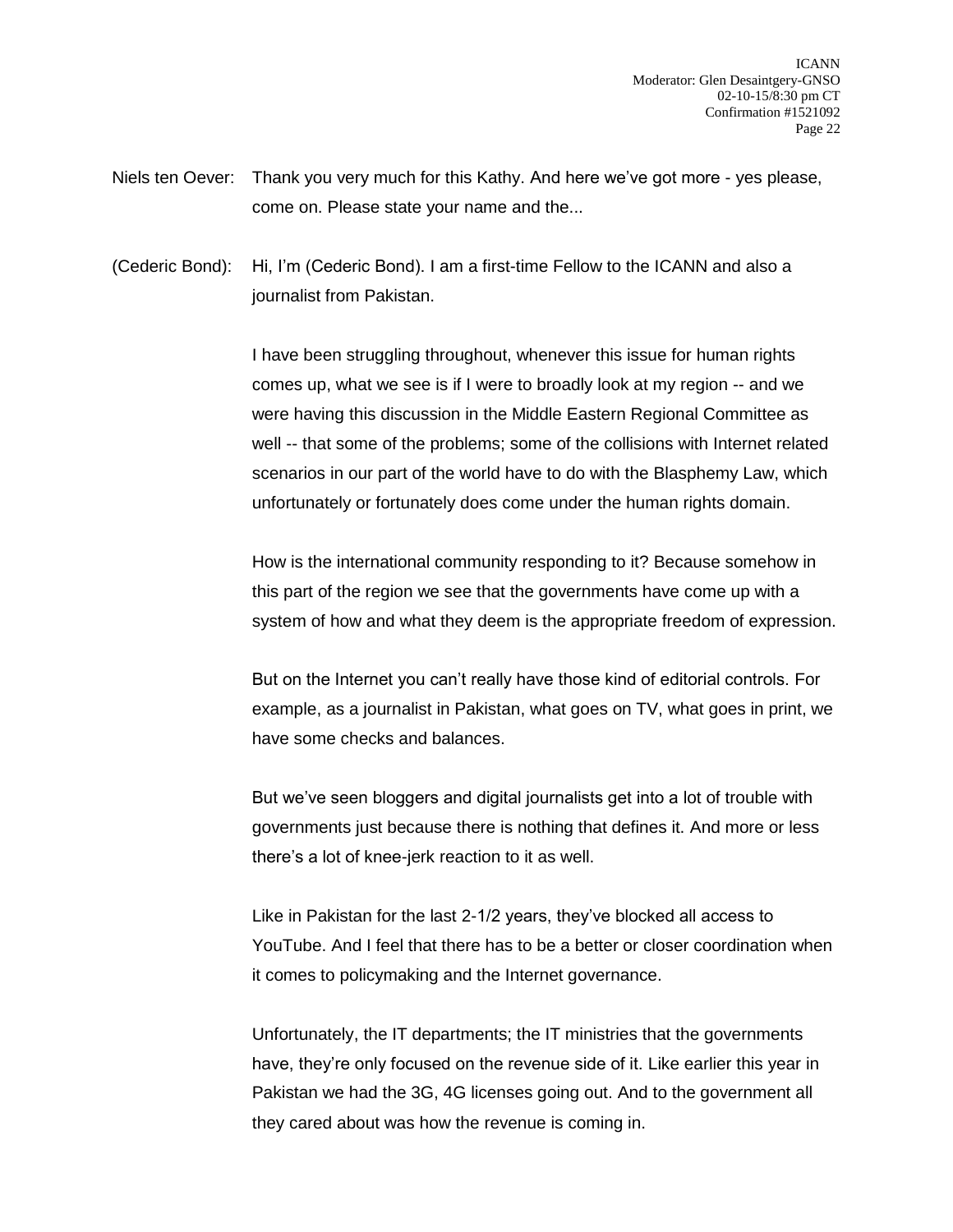The human rights element is missing, not just at the government level; at the ICANN level. But also as a society we haven't really grasped it. So how do we see a way to move forward with it because again, within human rights, you will have many layers and you will have many factions?

So what is our core focus area? Should we go about an annual or yearly focus area that we can then perhaps build up towards it. They have to be a road map right? Thank you.

Lee Hibbert: Thank you very much for that important case. I'd like to shortly frame it that there are different levels of responsibility and countries have those. And ICANN should respect human rights. And is not obliged to protect them. So it's about to respect human rights in their own policies and procedure. And that's what we're aiming to talk about.

> But it would be - it might be hard to have ICANN be an advocate for pushing holding countries to account because that might confuse roles and responsibilities.

(Anna): My name is (Anna). I'm also a (travel) newcomer so my question might be a bit elementary but I'll try to make it sophisticated. Anyway, so first of all I want to say that I cannot agree more with (Rose Canyanrofik) saying that I can (shouldn't) become a human rights advocacy body. I think it's just have to become more responsible in respecting of human rights. Because otherwise I think it's going to raise and cause more criticism towards ICANN.

> But besides that my question is that if there is a human rights issue regarding let's take nudity or this - like we had a case with Amazon; or for example my country. I come from Georgia and I spent two minutes explaining that I don't come from State Georgia. There is an ocean on both Georgia and there is some kind of a human rights issue for example State Georgia has more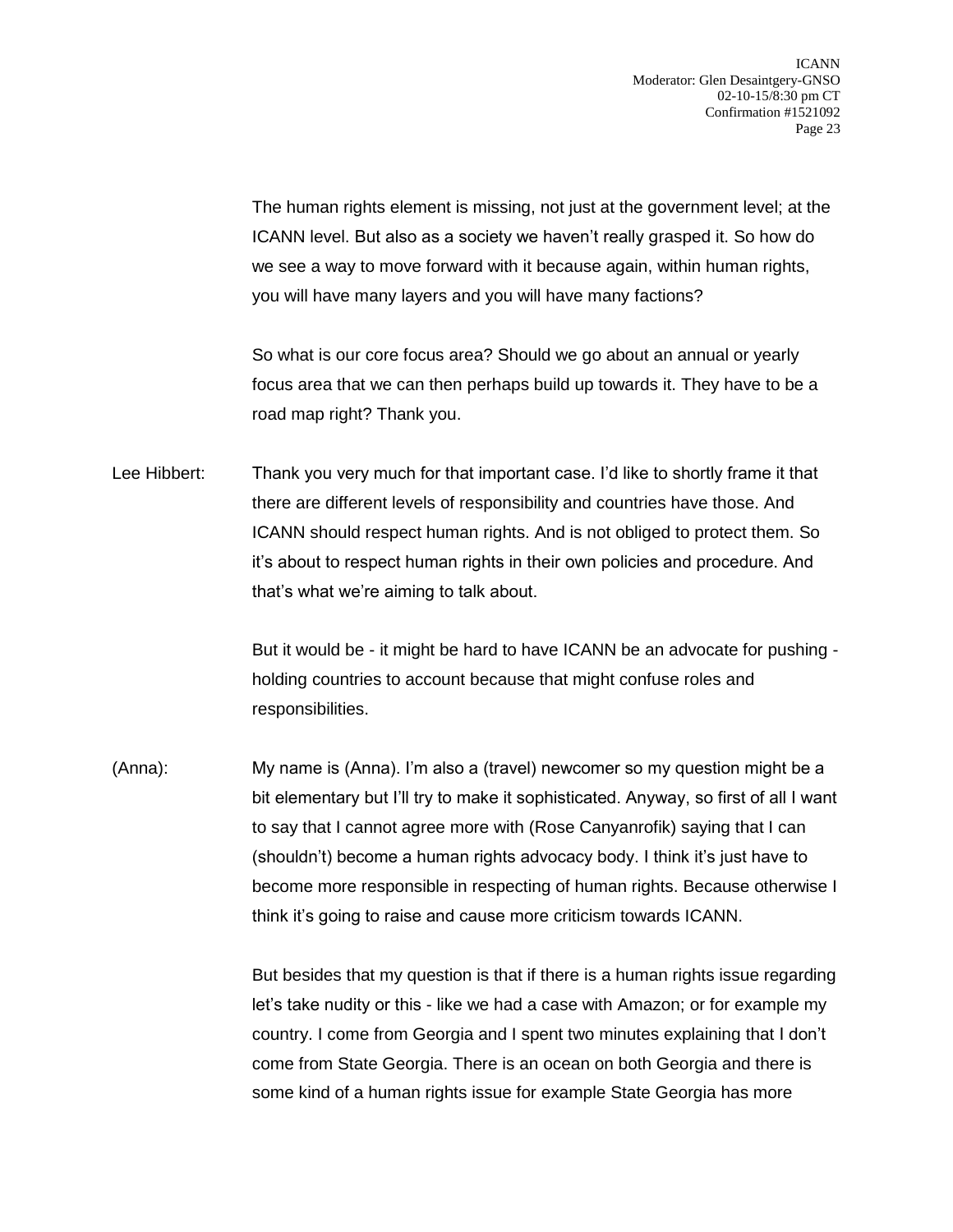money and is more privileged to get this domain than the country Georgia which is much limited in budget.

So there is a conflict. Who in ICANN is responsible for solving this human rights issue? Is it (bored)? And another question about this is ombudsman dealing only with internal conflicts like between different bodies in ICANN or can this kind of human rights issues be delegated to ombudsman so that he deals - or she deals it with this. So I'm - yes.

- Lee Hibbert: I think we're very privileged to also have the ombudsman here. So your question to him was whether this would be a thing for him to do as well. So maybe we could ask the ombudsman if he could shortly respond to it.
- (Mikaly): (Mikaly) for the record is actually not an ombudsman issue. Dot Georgia, dot Ireland, dot Singapore, dot Kuwait - they're all countries. So you can't apply for them. You can't have applied for them as a new TLD. There were a couple of applicants who did apply for country names as new TLDs and they were rejected out of hand.

Now if you - I think the (edge) case would be if you were to apply for say I don't know what I'm thinking - if you were to apply for the country name in some - in a third party language. So if I was to apply for say, I don't know, dot Ireland in Chinese or something like that then that would be more problematic.

If you were to apply for dot Georgian like somebody applied for dot Irish, the Irish government has no standing in that because they can't get involved in that kind of query. Now it depends, I mean you might have been using that just as an example. So, you know, it could be something else where the ombudsman might need to get involved. But on that specific point unless I misunderstood it, you wouldn't have been able to apply for the TLD to begin with; would have been rejected.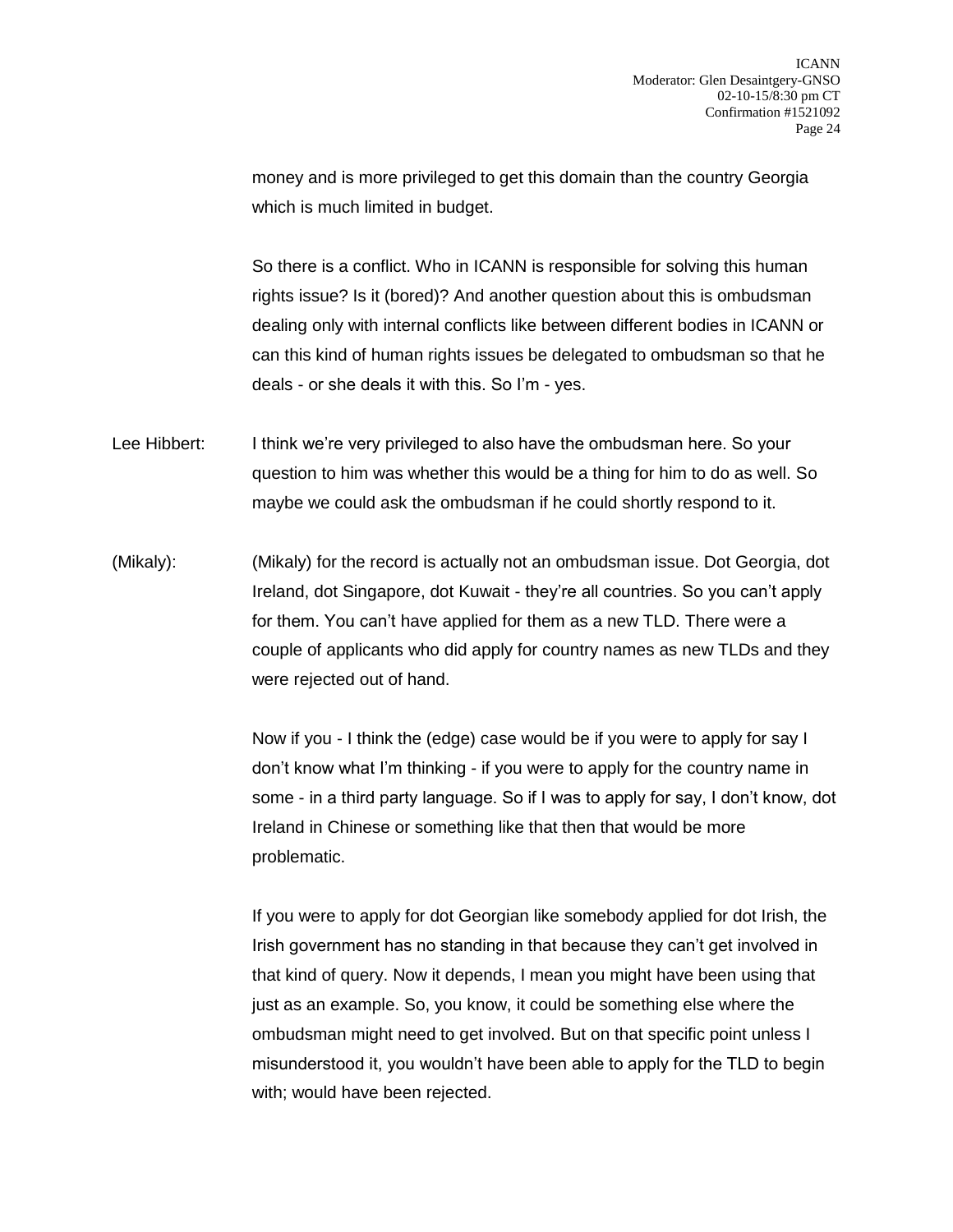Lee Hibbert: Thank you very much (Mikaly). We are coming to our last half an hour so I'd like to shortly move to sort of more towards protest and next steps. And I'd like perhaps to secure (Maralia) to speak if she wants another. But I think some of the discussions and also to (Chris) as well.

> I'd like to also (queue) people in the audience if you'd like to speak now. We've got people from the business community in the audience I see. And also you've touched upon issues regarding the GAC. The GAC has been discussing these issues recently.

So if anybody from the GAC wants to talk - I know there's been a very positive discussion about this issue. So I'd like to hear from someone there if possible. I'm looking at certain people.

And also there's also been discussion about communities. And the important communities and community applications for new TLDs are also very important. I'm looking at someone in the audience there too.

So there are many people - we have half an hour left. I would really like to have - and we also have maybe have people on remote so I don't know (Stephania) if there's anybody on remote.

How many people are on remote now? Just...

- (Stephania): About 20.
- Lee Hibbert: Twenty. Okay.
- (Stephania): (Unintelligible).
- Lee Hibbert: Yes.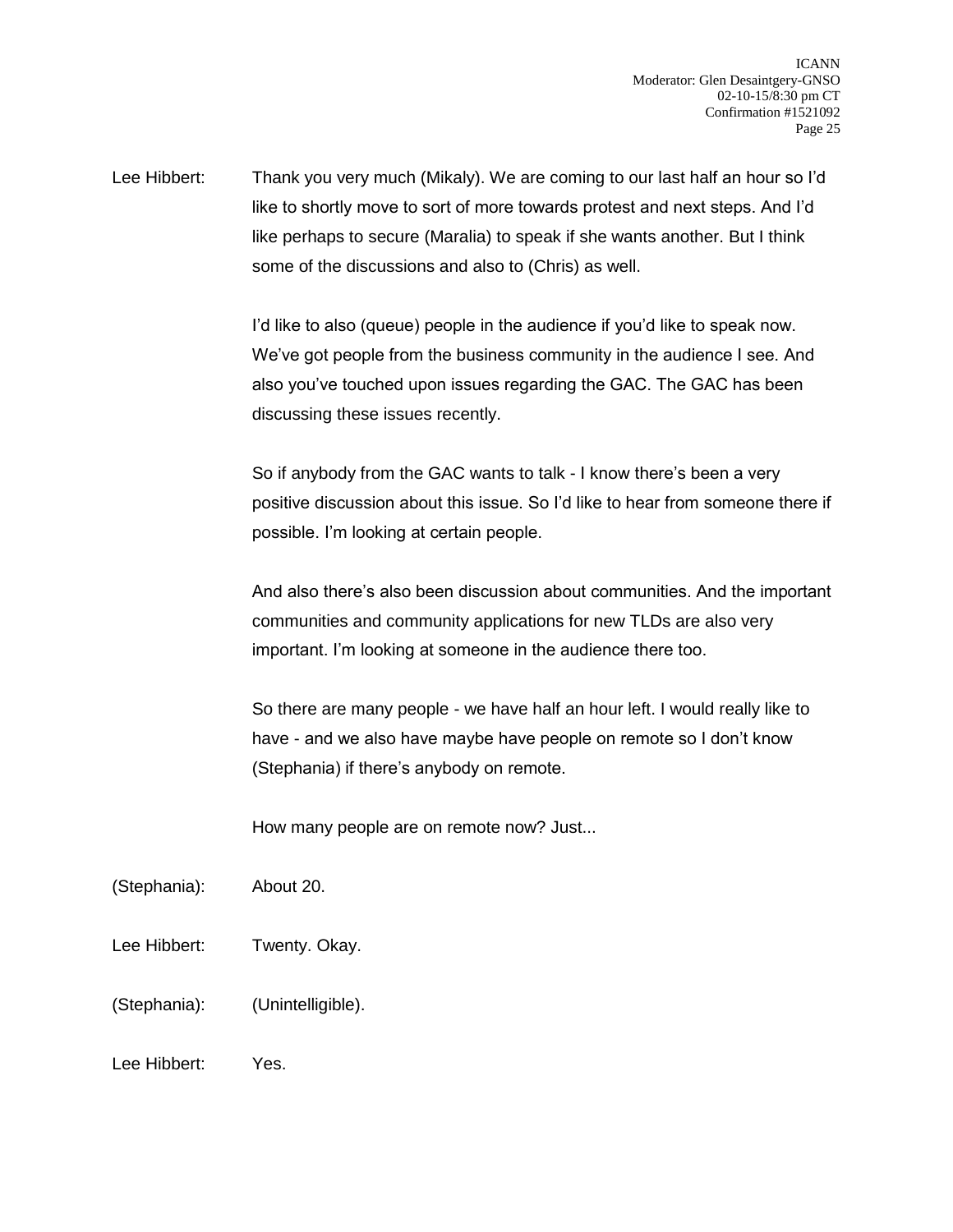ICANN Moderator: Glen Desaintgery-GNSO 02-10-15/8:30 pm CT Confirmation #1521092 Page 26

(Stephania): We have over 20 people participating remotely including (Lenora) the VP for - I forget exactly what it is - Public Interest, thank you.

Lee Hibbert: Okay great. Well welcome and thank you very much for staying online. We really need to move on so who wants to come forward? I've prompted some people. I hope that they can speak. We'll start with Chris please, thank you but briefly, thank you.

Chris Lawhead: Yes thanks, Chris Lawhead for the record, ICANN Ombudsman. Unfortunately I've got a station where I'm presenting on reconsideration ombudsman in a few minutes. So I'll be very brief. And that is to say that my thinking of human rights within ICANN is that it should be part into the accountability function. When you think about human rights you have to say you're accountable for complying with well-recognized international standards.

> And therefore you have to slot it in to whichever ICANN functions are appropriate. And one of the roles that I have as the ombudsman is to look at how what they call in my bylaw diversity issues; which I think it what they used in 2003 when they framed the bylaw to mean reflecting the portion in the articles and in the bylaw talking about respecting human rights.

> So I'm interested in it because within the ICANN community I do have that function of ensuring respect for human rights. And I'm very anxious for the community to think about that in the context of what I do as the ombudsman in taking direction. I don't think it's my function to say what I think I should do. I really want the community to think about what they want the ombudsman to do.

> And I'm happy to share that and discuss it. And thank you for the opportunity and the invitation to be here. And I must go.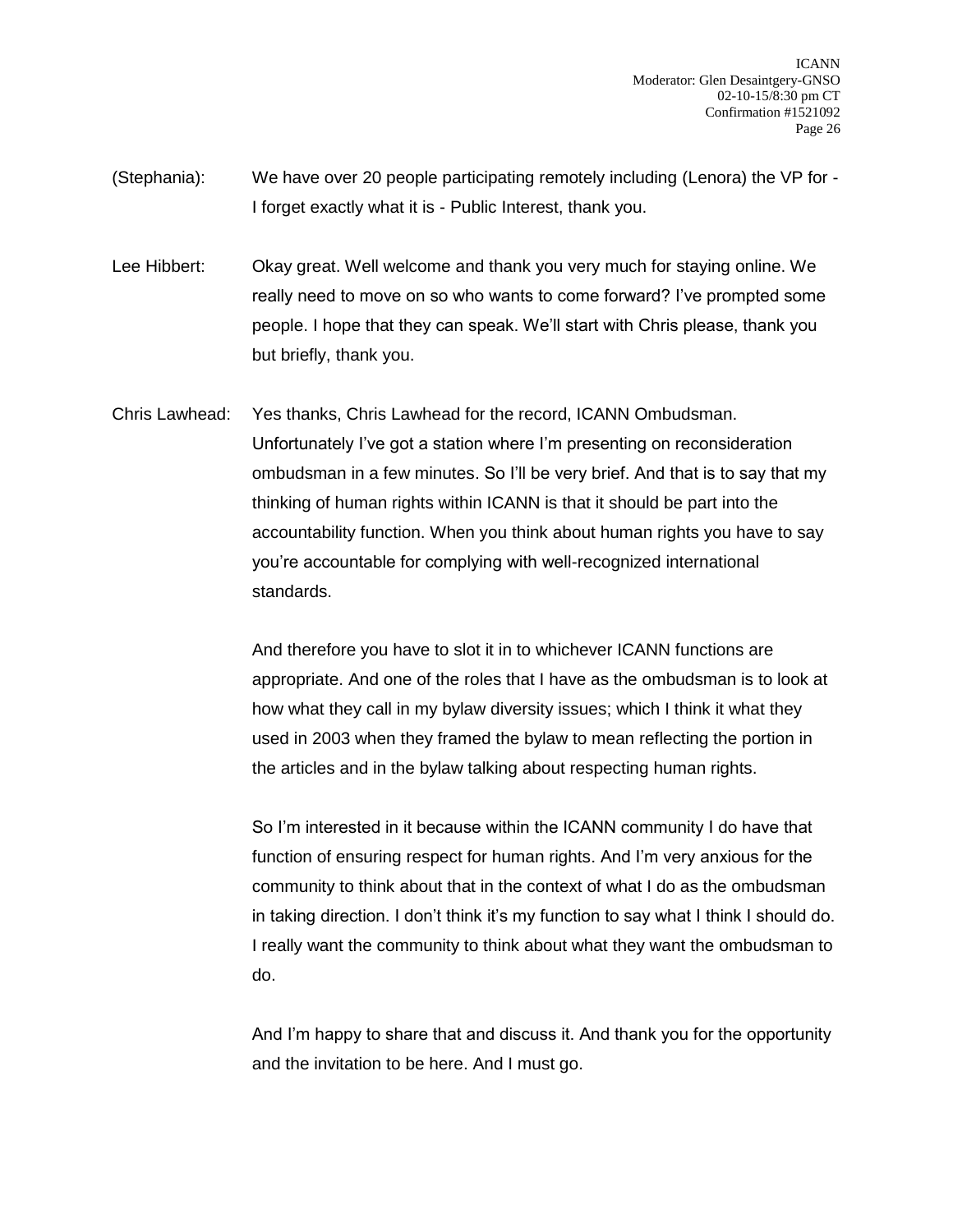Lee Hibbert: Thank you very much Chris. I can see - let's go for more diversity now. We have someone from the GAC...

Man: (Unintelligible).

Lee Hibbert: Oh, someone...

Man: ...audience (unintelligible).

Lee Hibbert: Oh sorry, excuse me. Who's in the audience? Yes, please sir and then we go to Jorge Cancio from Switzerland please. Thank you.

(Mikko Momen): My name's (Mikko Momen). I'm from the University of Cologne and I'm also part of the (Reb Inscription Ration Panel) for (IDANS) and of (TSA IDN) but I'm speaking more on my own behalf here.

> I was reading this paper you were passing out here on freedom of expression. And I think there's a high level of freedom of expression which is not exactly recognized in this paper. And this is actually about the characters which are eligible for use - TLDs - because there's a process for that. So right now there's an (IDN) process in which characters are being chosen on which to - sorry...

Lee Hibbert: You're trying - just maybe you could think of the mike, crank it up the stand or something.

(Mikko Momen): (Unintelligible) sorry.

So there is a process on how to formulate (IDN)s. And within that process generation panels form for different scripts to choose code points that is characters which are eligible for use in (IDN)s. Now for that there is a process which was called P2.1 (LGR) process for the (root) zone which explains how to do that. Within that process there are certain thresholds for consideration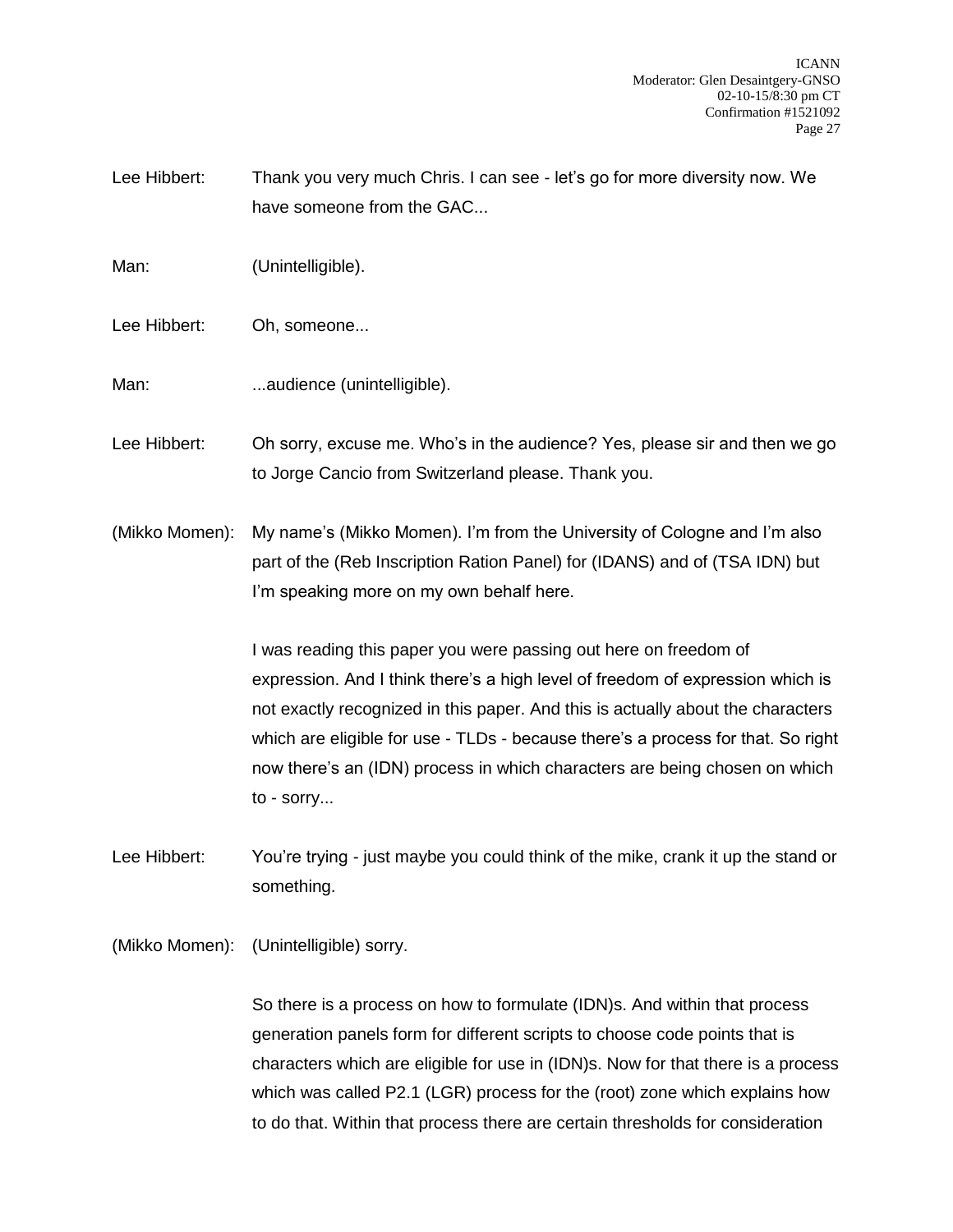of languages to be eligible for - well let's say representational or inclusion within that set.

So that means there is the integration panel which defines the (MSR) the Maximum (Start of Repertoire). And there's a threshold on an international scale which is called expendable intergenerational (unintelligible) which basically (rents) languages from what they have called the youth in society; and has categorized them.

So like one would be international language and like thirteen would be a deceased language. And there's a threshold which says that a language must have a status of at least four or five to be eligible for inclusion.

Now the problem is that such statistics on languages really are based on historical processes and certain considerations. So as I was trying to explain in a presentation I was giving at the last ICANN meeting in Los Angeles, languages are evaluated by people and assigned states; and are regulated by governments in forms of language policies; so all of these are reflected in these statistics.

And these statistics do not necessarily reflect linguistic reality. And we for example as working group have already run into conflict with these rules where we wanted to include code points based on what we consider current and proper use of languages in writing.

But because these languages did not fulfil the necessary criteria on that scale those code points were not eligible for integration into the (rebic LGR). And I think there's a problem in the process because the rules of that process have basically been set before community-based groups and generation panels were able to conduct their analysis of certain sets of characters.

So it is a problem I believe of freedom of expression. But at a higher level because of the fact which characters actually can be used to write to (man)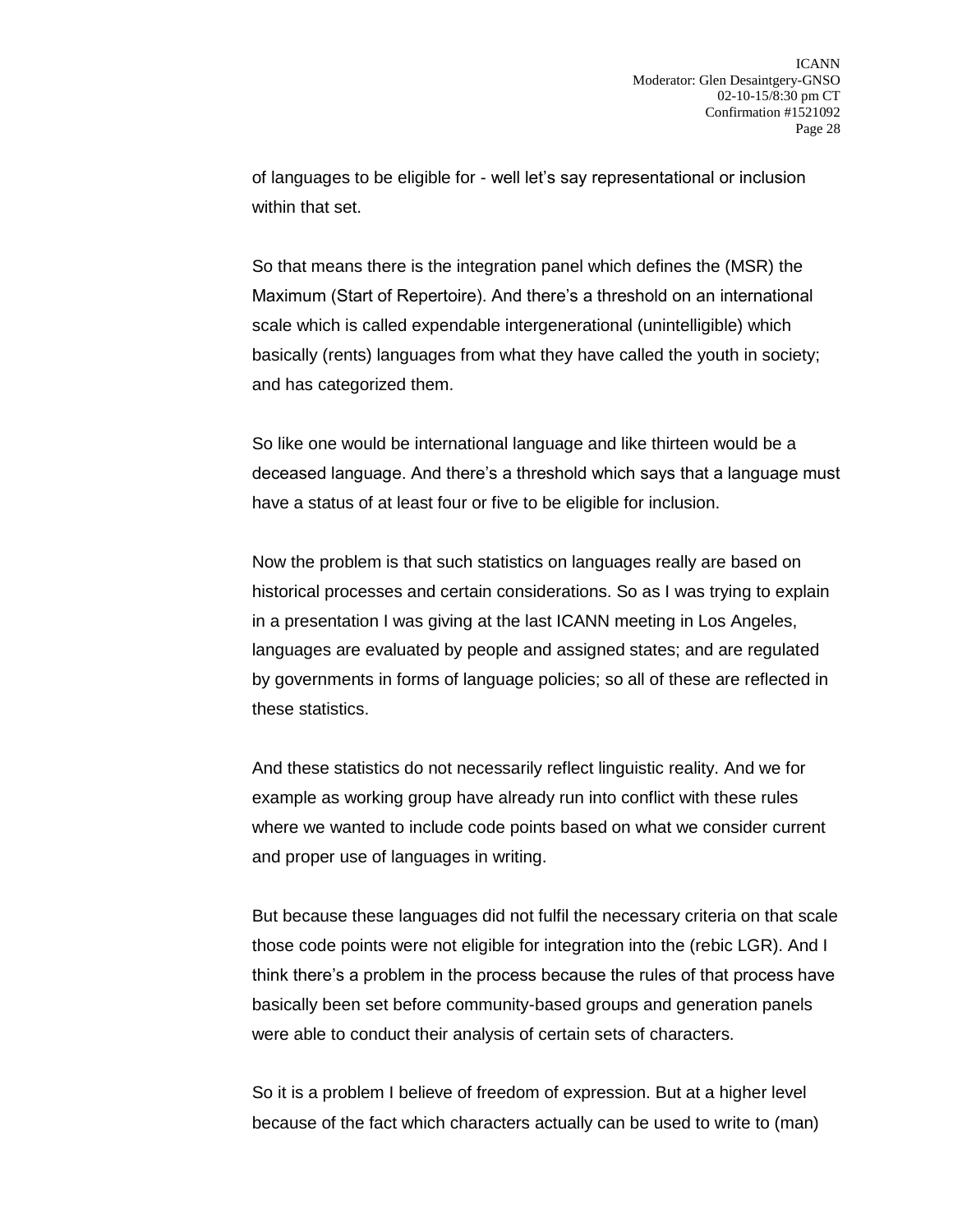labels. And I think this is something which really wasn't considered that much. Thank you very much.

Lee Hibbert: Thank you very much. I like this discussion more and more. It's getting very layered. It's about access; it's about linguistics, diversity. I really appreciate the adversity of the discussion here. It's really pleasant to hear not just about freedom of expression or privacy issues.

> I would like to, if I may (Mikhail), after just - first of all Jorge Cancio from Switzerland who is also a member of the GAC and then we'll pass to (Mikhail) please, thank you.

Jorge Cancio: Hello thank you for pointing before at me (morally). And I've been - well I'm Jorge Cancio and I'm working for Swiss delegation...

Lee Hibbert: Would you be please be close to mike, thank you.

Jorge Cancio: ...Swiss delegation at the GAC. And I'll talk of course only in my personal capacity because as you know the GAC and I'll have to run out there. We will have to write our communiqué and negotiate it and see how we find a common wording on what we discussed, what are the conclusions on human rights.

> But my personal perception is that we had a very good discussion. That was a lot of common ground and many of the things that have been said here like taking a more systematic approach and vetting the adoration of ICANN policies also around the human rights and international law perspective. All this was shared in the discussions in the GAC.

And more or less common ground was to participate in this process of our community and also to launch some sort of process within the GAC. So I think this shows that there's shared views among many different stakeholders.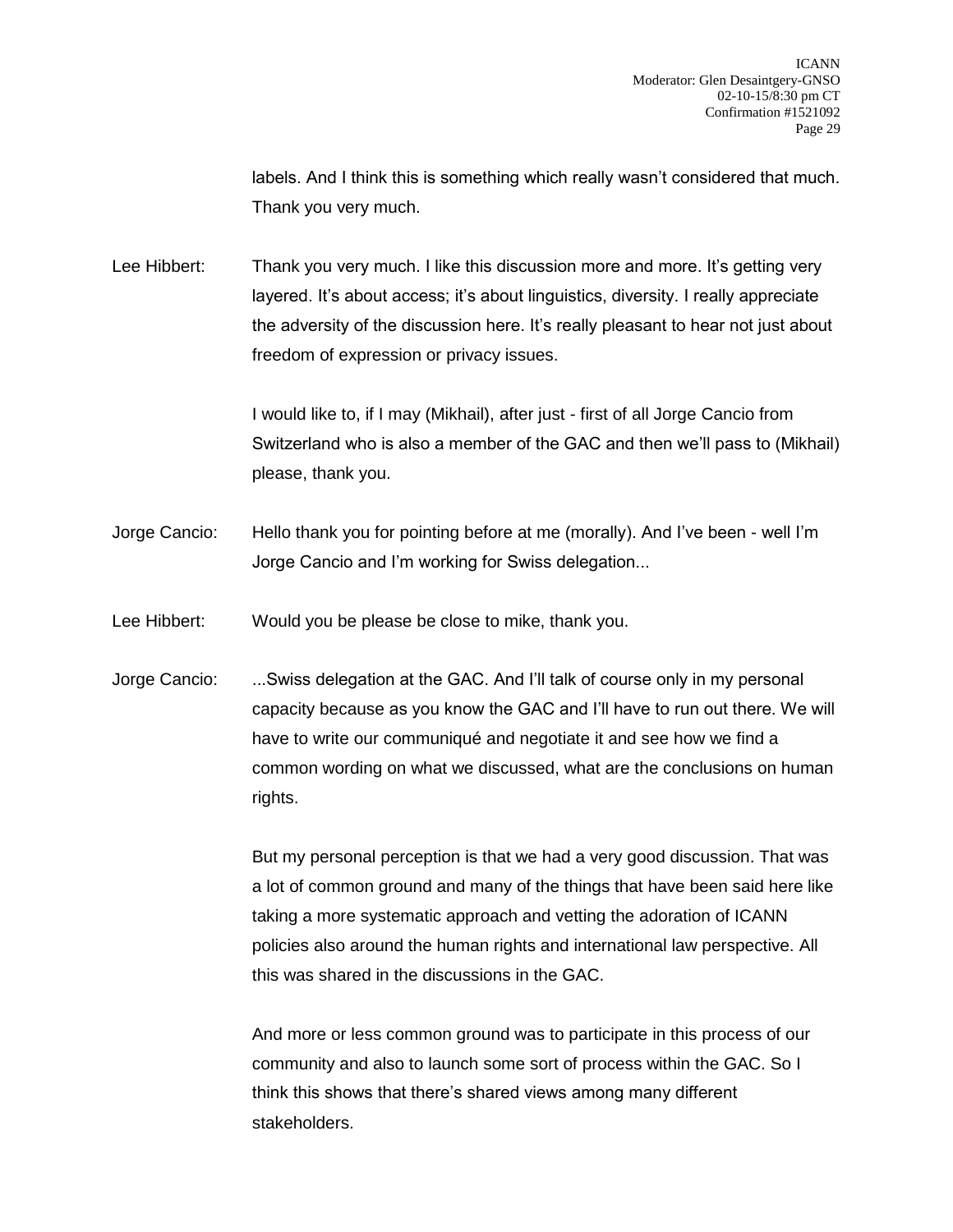And as to the adoration and this is what a couple of delegations said in this open meeting of the GAC; which was also put forward by our Swiss delegation, that for instance very interesting policy development which has been on the first round of the new gTLD expansion with benefits probably from part of emulation or a set of (everation) which focused also on human rights specifically.

And that's more or less what I can share with you. Thank you.

Lee Hibbert: Thank you very much Jorge. (Mikhail) please. And then I'd really like to then move from substantive issues perhaps to a way forward of we have Patrick and maybe someone from the community over there I see as well. So (Mikhail) please. Thank you.

(Mikhail Nebedes): (Mikhail Nebedes), (International) Foundation, Russia, member of the (glutch). But I'm thinking relative to protection of human rights, mechanisms, procedures. Laws, yes, but at higher level. Procedures - what is conflict? What is bridge of human rights? Something happened and no procedure. Some different interests and no procedure to solve this problem.

> One example we know from the first of February all business is (unintelligible) the United States legislation where to finish their business relative to the Territory of Crimea. It's okay. It's a decision of the United States government.

> But one small detail. Two registries, at least two, know that they and to 101 Domains, finished with the services of their customers of the Territory of the Crimea. It's 2000 domains. They erased information from database, not all of them but part of them removed from GoDaddy and 101. So and no procedure ICANN to help end user to protect their domains in such case.

It's very simple. It's not (unintelligible) it's a problem. And if we think proactively we must try to understand what can be happened and to have a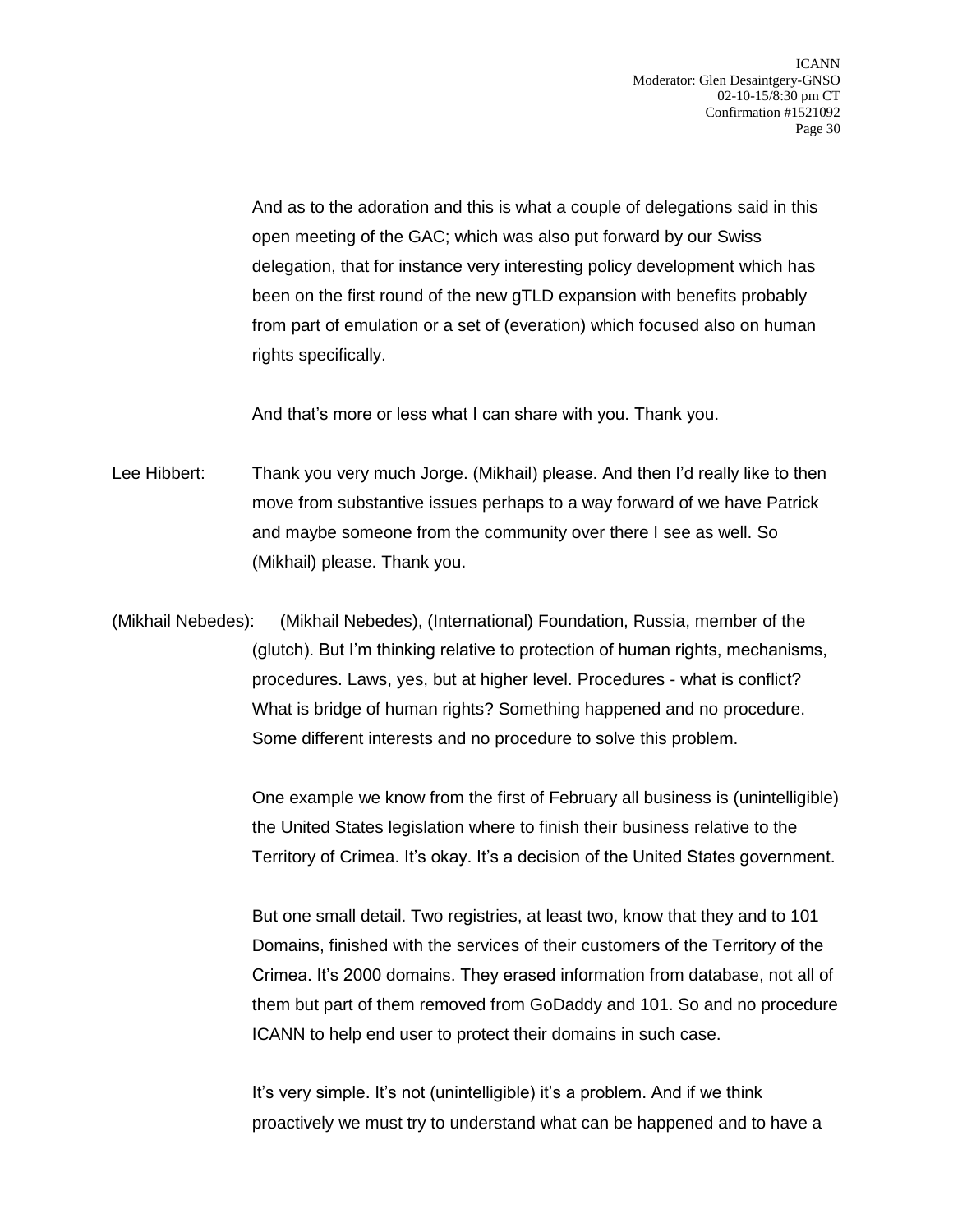procedure. So I think - maybe not, maybe not (minute to right) but in any case if something happen - if it's only an example it can be something different to different country, different government, different solutions. But in any case we are ought to think proactively. We are to think about possible problems, possible conflicts and to have some procedures not to think at the time; to have it. Thank you.

- Lee Hibbert: Thank you very much (Mikhail), very pertinent comment in there. Patrick Falstrom please.
- Patrick Falstrom: Yes (athing) and thank you very much. Patrick Falstrom and this time I speak on behalf - as chair of FSAC. I think we've heard a lot of examples of things that might be or might not be something that fall under what could be used as (CSRA), (CS) related to ICANN or otherwise under Articles 4 of the Articles of Organization of ICANN.

But if we are here to really create a cross-country (contingent) of where can we work on these issues there are a couple of very formal steps we are have to go through. And to go on (this type) don't really know how we are going to finish that at this time, given at the time of the meeting we all know (where) you're running out.

So I encourage people to please talk about what we are going to talk about instead of continuing to give examples of issues that we already know about. Thank you.

Lee Hibbert: All right, thank you Patrick. It's time for that movement. So next steps - ways forward. It's quite clear. I think there's quite a lot of movement towards - have to move forward to ICANN 53 Stephanie Perrin but I also have (Andre Jacksail) so ladies first.

Stephanie Perrin: Thanks very much. Stephanie Perrin for the record. Following up on what Patrick just said, I think there has been a suggestion that a Cross Community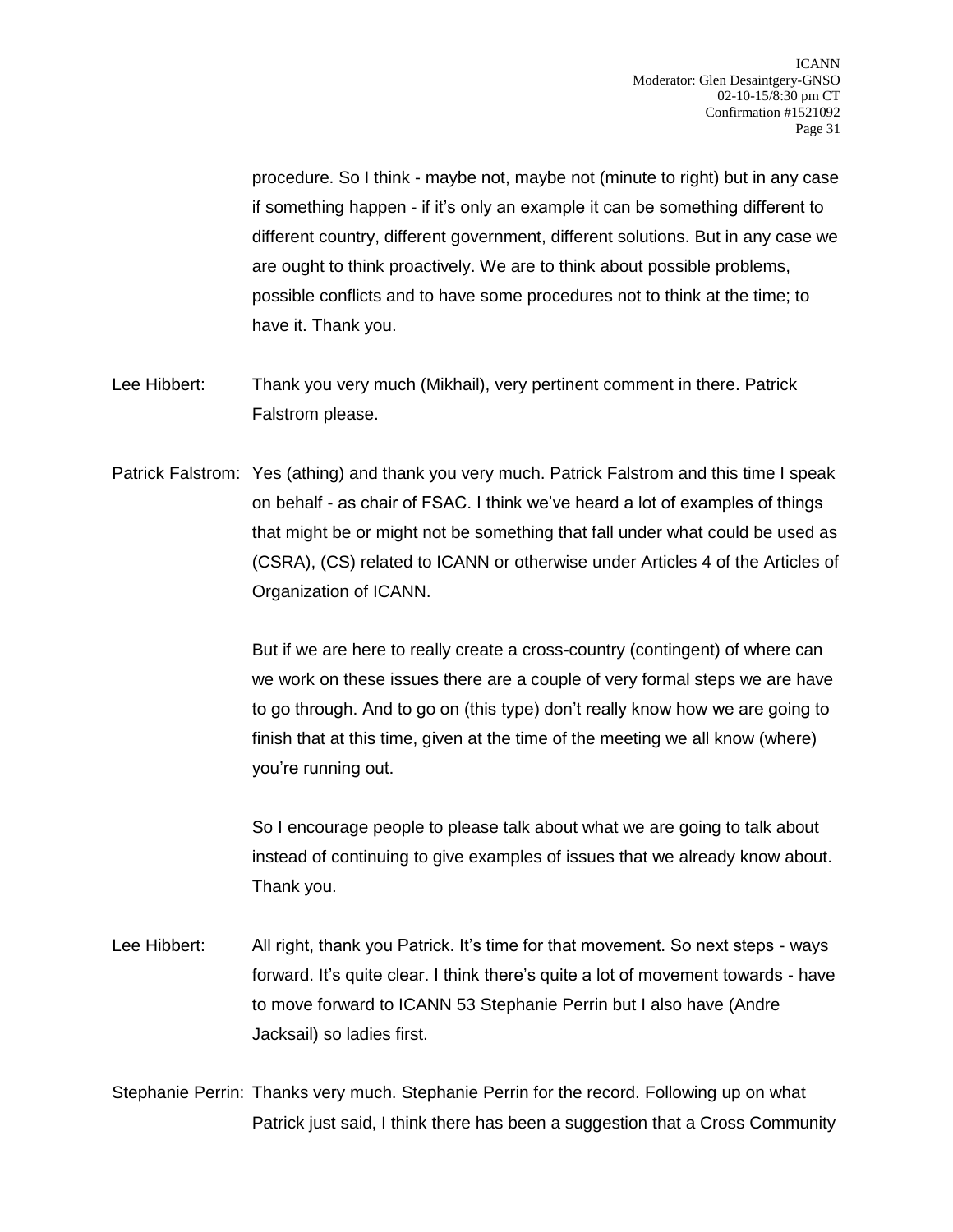Working Group ought to be set up if there's sufficient interest. It sounds like there might be sufficient interest.

Now the question is what would that Cross Community Working Group do? And I would suggest that because of the nature of this discussion and the requirement that ICANN, in my view at least - my personal view, stick to its knitting and figure out where its (remit) is.

What we really need to do is focus on instruments that would help us assess the human rights implications of what we're doing. I think Kathy Kleinman has already mentioned this. And I've said this before and I'll probably say it many times again. Many democracies have a regulatory impact assessment instrument that the use or a variant thereof. Certainly in Canada that regulatory impact assessment includes an assessment of the human rights.

Most of the stuff that we've already ensconced in domestic law but other aspects of human rights as well. That's a kind of a tool, an instrument that a Cross Community Working Group in my view could develop. That's kind of a low-hanging fruit item. And this is a big issue. Let's go for something achievable in that Cross Community Working Group that would help us understand this issue better.

Secondly the whole issue of education and awareness of human rights has been brought up. I think that that is something that a Cross Community Working Group could at least measure and address. I don't know what the metrics are for that but I would be willing to bet it's something that there might be some interest in the ICANN academy to address in their basic training piece because you can't really have a good discussion if you're not all on the same level in terms of awareness.

So I think that's another thing that Community Working Group might want to look at.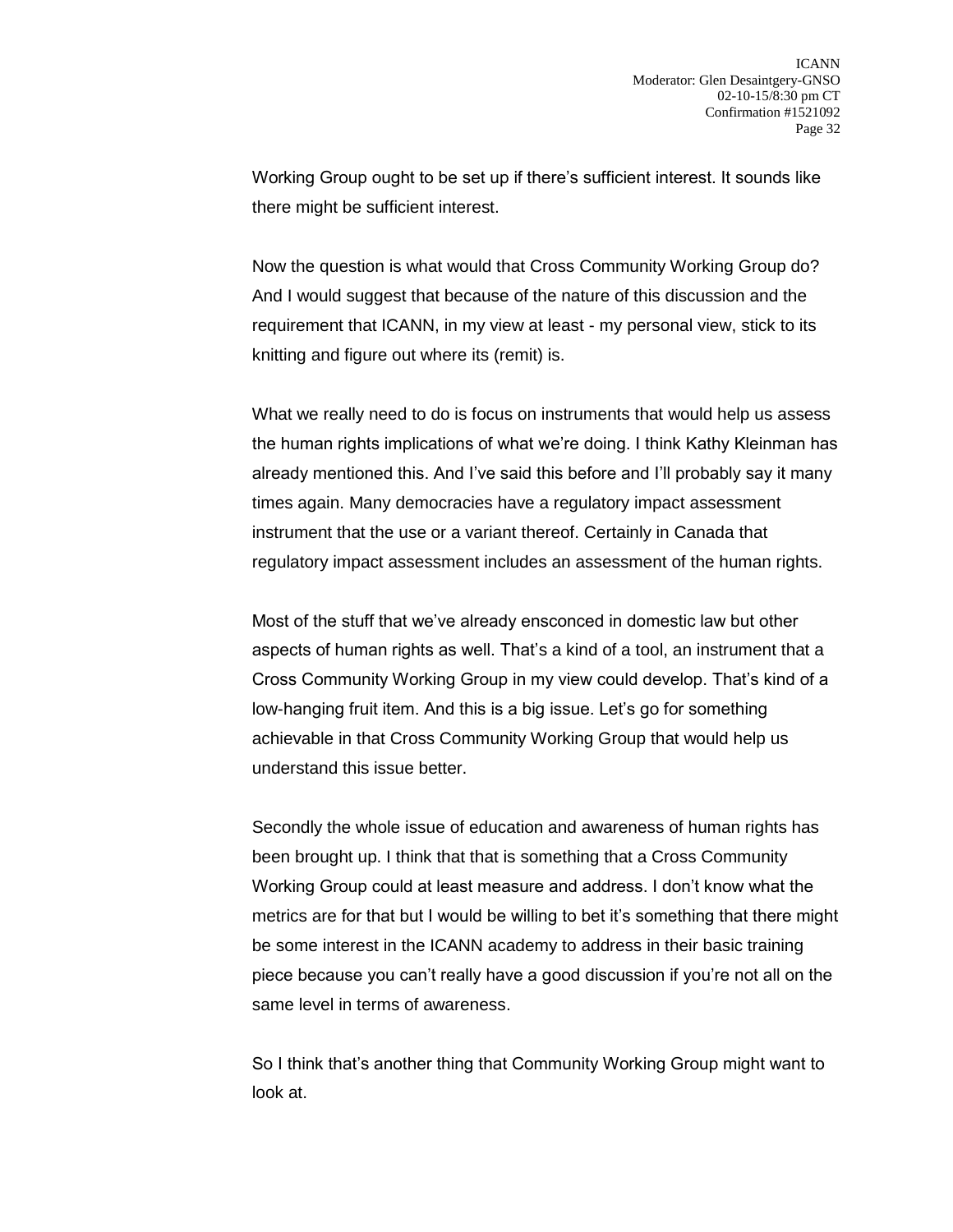And my third point and again it's a personal view, we often see this tension between law enforcement and human rights, as if the two things were opposed to one another. Firstly, as a privacy person enforcement of data protection law is law enforcement as far as I'm concerned. And secondly, folks who argue for privacy are not against criminal law enforcement, far from it. You know, especially if it's identity theft and scamming the way it is.

The question is how ICANN does this in the context of their rule of law which is a human right, right? So I think that's an important issue that also could be examined in the context of a Cross Community Working Group. Thanks.

Lee Hibbert: Thank you Stephanie and pragmatic response there. (Andre Jacksail) from the ICANN staff, apologies I didn't see before but some insight onto the way forward perhaps? Some pragmatic responses please, thanks.

(Andre Jacksail): Thank you very much Lee and actually I want to start with thanks that you allow me to (unintelligible) Europe actually in the first place because, you know, you've been very instrumental in all this discussion and actually it's thanks to you that we author of the report is actually in with us in the ICANN meetings so thanks for helping her get here.

> And also I think it's a useful background for everyone that the Counselor of Europe producing to pass some really excellent guidelines that it actually developed in partnership with other stakeholders in terms of the applicability or implementation of existing laws or in this case European Convention Human Right.

For instance when it comes to Internet service providers, application developers, game developers and these are extremely valuable tools because as I think has been mentioned before, one of the key issues is not that we don't have legislation it's that one needs to understand how best it applied in reality frankly.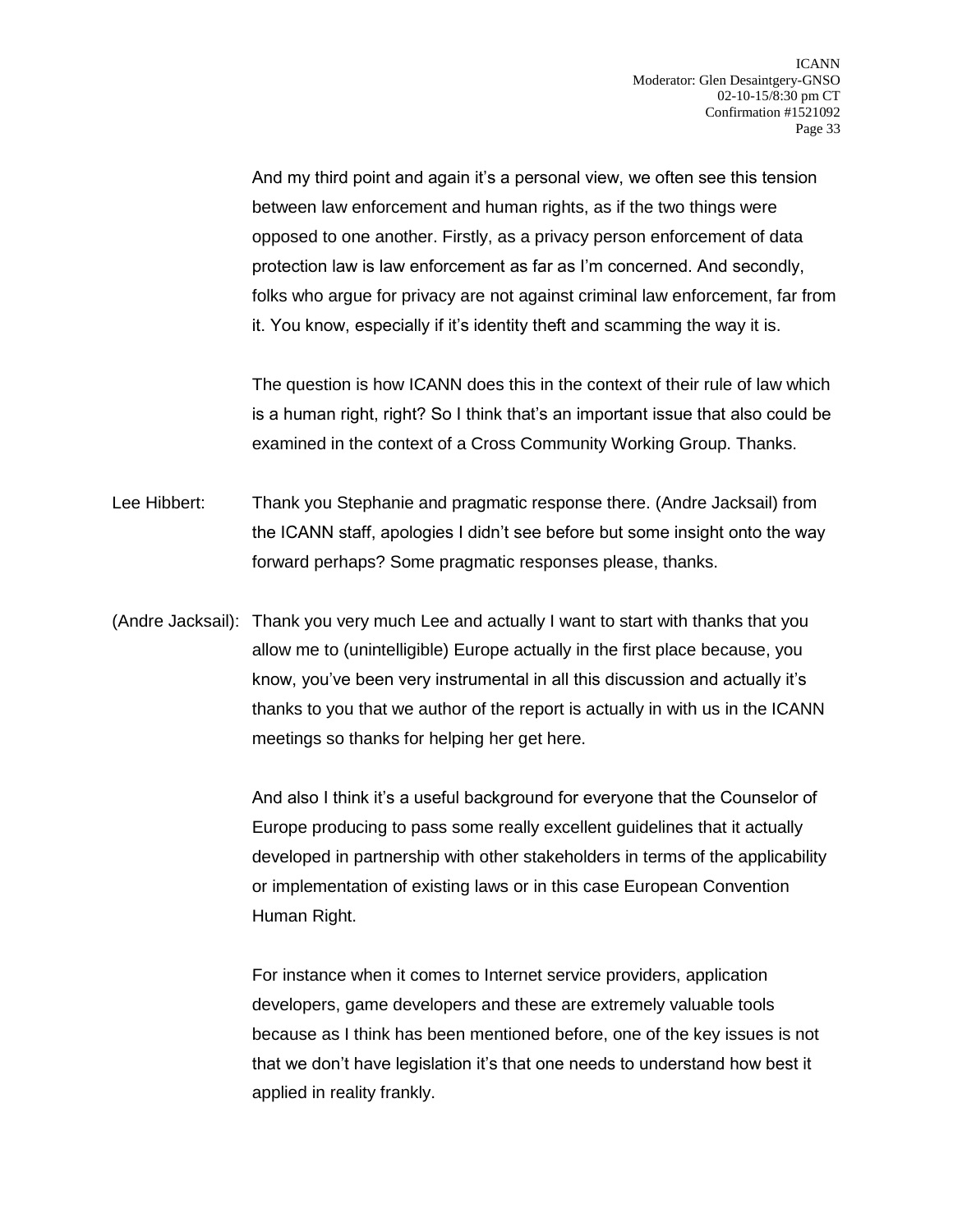So I think that's been - that's a ready background and experience of the Counselor of Europe in how to do this. So thanks again for your work on that. Not going to comment on the report because it's very tempting to go into a critique and we could all be here for hours, it would be really fun but we don't have time.

So I think there's been some really concrete ideas in terms of proceeding and, you know, so what we'll need to do - we can come back to you all if you want with, you know, I mean some of you know exactly the process already. But we can outline it for you. But the next step would be to basically worth on the charters; to drop the charter, you know, effective in terms of reference for special working group.

And then, you know, for the interested parties to participate in drafting that charter. That would be done to sort of next step. I'd be more than happy to liaise with those of you who are interested to (unintelligible) exact process. We can do that very quickly.

I think just thinking more broadly about this year's, you know, I feel quite privileged actually to be what's worth trying I guess (that's to me) and to be a part of this community because we're one of the very, very few setups internationally where we can actually have those sorts of discussions and we can benefit from having a community like this. And while we have people that can and not just bring up these issues when issued but actually work on the policy and impact it.

Part of that in the interest of (unintelligible) part of inspirations is that I think frankly we need to have involvement by (serious) society in particular. And I think we need to reach out to (serious) society.

For instance one of the things that we've already discussed informally is could we work with the Counselor of Europe in reaching out to the Internet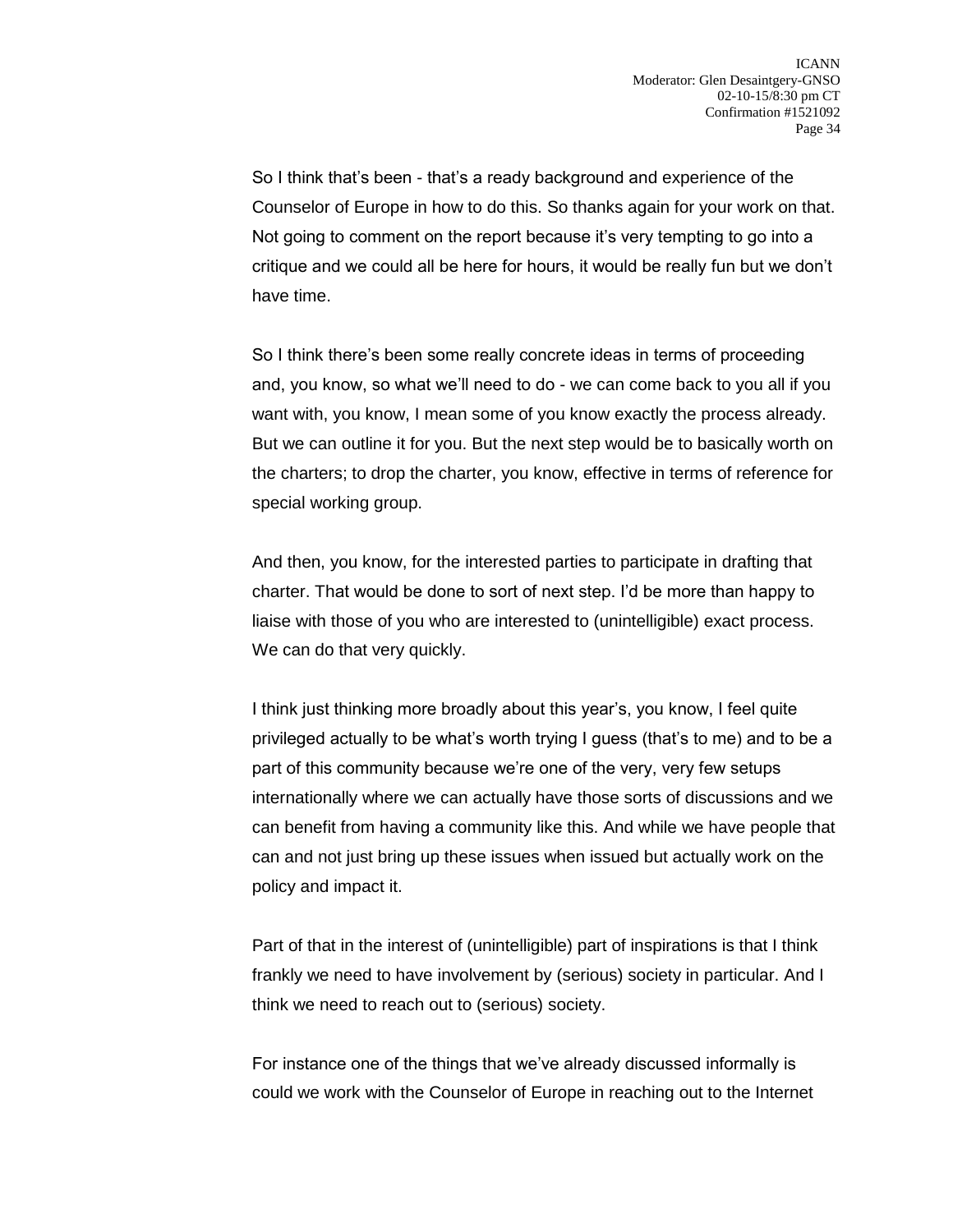worker, (NGO)s and try to (sensivitize) them to some of the issues and also about some of the participation that they can have.

You know, frankly, you know, here at ICANN we've got multi-stakeholder model and you don't have to just purchase reports. You can actually be here around the table commenting on policy, initiating policy, changing policy, introducing raising revenue points and making sure that policies are balanced.

It is quite unique. We should be proud of that and we should actually make it work. So if you can all help us in trying to reach out to the (broader) (CS) community to, you know, frankly increase the numbers that would be great.

So that's a sort of, you know, aside from the substantive work , a really useful work for the long term will be to bring in more actors I the discussion.

Final point, just a very much, just in relation to the daytime attention waiver (Mikaly) knows that. He's - we've had a very quick chat about this before, not even in the context of human rights as such. And you're being heard and it will be taken forward, I promise you. We will someday else somehow because they've - I'm not saying it's going to be easy but it needs to be streamlined. So thanks for that.

- Lee Hibbert: Thank you very much (Andre), very clear. We are coming towards the last 15 minutes. So next steps, pragmatic steps forward. Some of you mentioned them. I'm looking a little bit - (Maralia) - I don't know whether you have things to say. You will make some concluding remarks. Olivier, maybe we'll get to Olivier and then anybody, (Mikaly) please, thank you.
- Olivier Crepin-LeBlond: Okay thank you very much. Olivier Crepin-LeBlond speaking. So one of the obvious next steps would be to create some formal Cross Community Working Group; or some structure for the whole community to be able to take part and to register into, etc.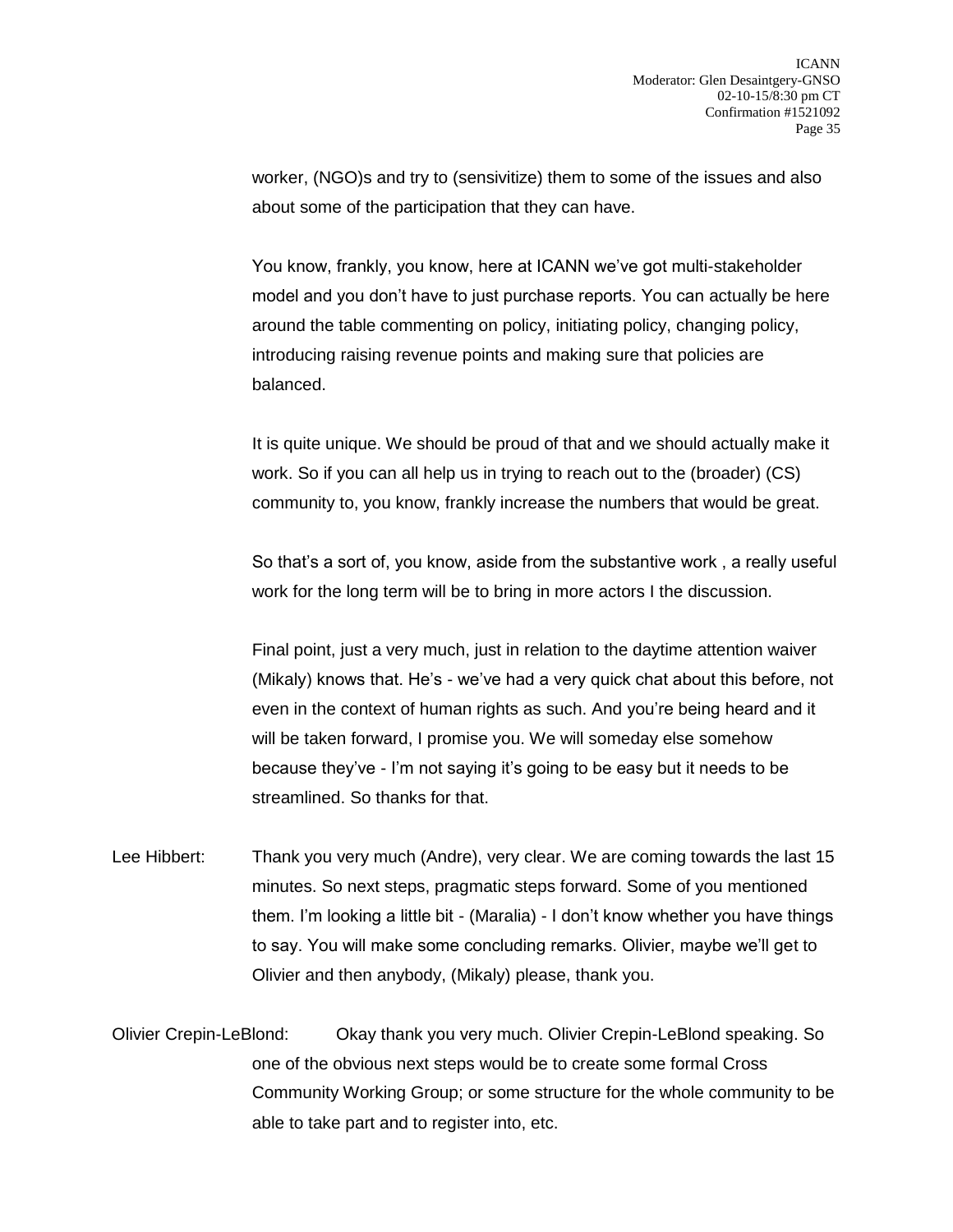One of the concerns that we've had and I'm just sharing, I'm not going to try and influence in one way of another, but one of the concerns that we've had and I think Rafik Dammak and I will agree on this one is that the creation of a Cross Community Working Group is pretty heavy-handed affair.

It starts as an easy thing, "Oh, yes, let's just do a quick charter." But there's no such thing as a quick charter. The charter becomes a heavy charter and a long charter and a slow charter. And then you send it to the SONAC chairs and as you know they're busy with a few other topics. And it takes a week, two weeks, three weeks, a month, two months, three months and you end up spending six months to finally get a charter that everybody agrees to. It's a heavy thing.

At the moment there're already two major Cross Community Working Groups at ICANN. The same question happened yesterday in the ICANN Academy Working Group. That's an ad hoc, at large led things that was then expanded with the other parts of ICANN. But it's still seen as an at large ad hoc working group as far as paper is concerned.

So we were thinking well should we make this a Cross Community Working Group. And Alan Greenberg, the ALAC Chair who's now been in ICANN for I don't know how many years, but knows all the ins and outs said, "Oh, do you think the other SNOAC's chair are going to even look at this for the time being?"

So I would - to say I would caution on thinking well let's try and do a Cross Community Working Group and in the short term you might wish to have something pretty much as loose as this, perhaps formalize it and in another way. And I don't know what other way there is at the moment.

Man: I'd like to shortly respond to that and I think your point is very true. Like one of the main topics of 2015 made work seem overloaded and burned out. But on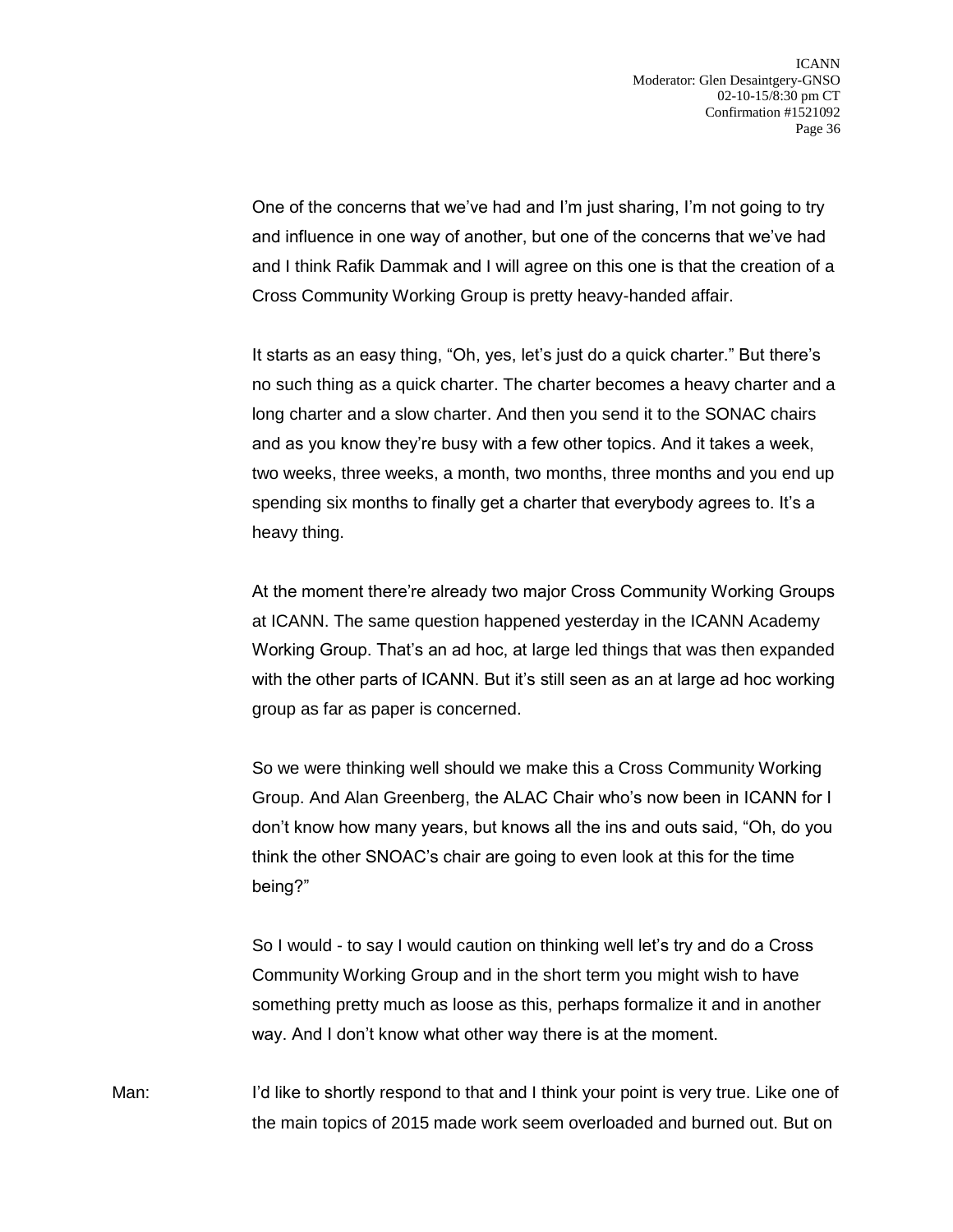the other hand we've seen that there is a large appetite to discuss this. So I would definitely not try to negate that.

At the same time in Buenos Aires some working - Cross Community Workings Group are also things are coming to an end and are supposed to finish up. So maybe we - supposed to. So really?

- Man: So without starting it full-fledged I think it's important to get the discussion going now that there is momentum. Because if we put it on the shelf it with gather dust and it will become - so I think maybe we could start with a light touch drafting.
- Olivier Crepin-LeBlond: I can think not put it on the shelf but maybe have a work party as a start. And formalize it as a work party. And if you want to grow it to Cross Community Working Group then yes, do wait for the end of the work of some Cross Community Working Groups. But I would love to see one of these end its work.
- Lee Hibbert: First of all (Mikaly) because you're a first time, (Patrick) please and then I think we need to go (precisely Matthew) - (Mikaly), (Matthew), (Patrick).
- (Mikaly): Okay, (Mikaly) for the records; and agreeing vehemently with Monsieur Olivier. It does - I think what - okay there's two aspects to this. One, you don't want and nobody's suggesting for an instant putting anything on a shelf or any other matter.

What Olivier and others are deeply concerned about is ending up creating yet another insert acronym here, you know, being a Cross Community whatever or a Working Group or whatever.

If you want to call it like a - I mean in other communities you have like the (BOF) concept. You have Working Parties. I mean the idea of even a simple mailing list where people can throw ideas around is fine. But once you start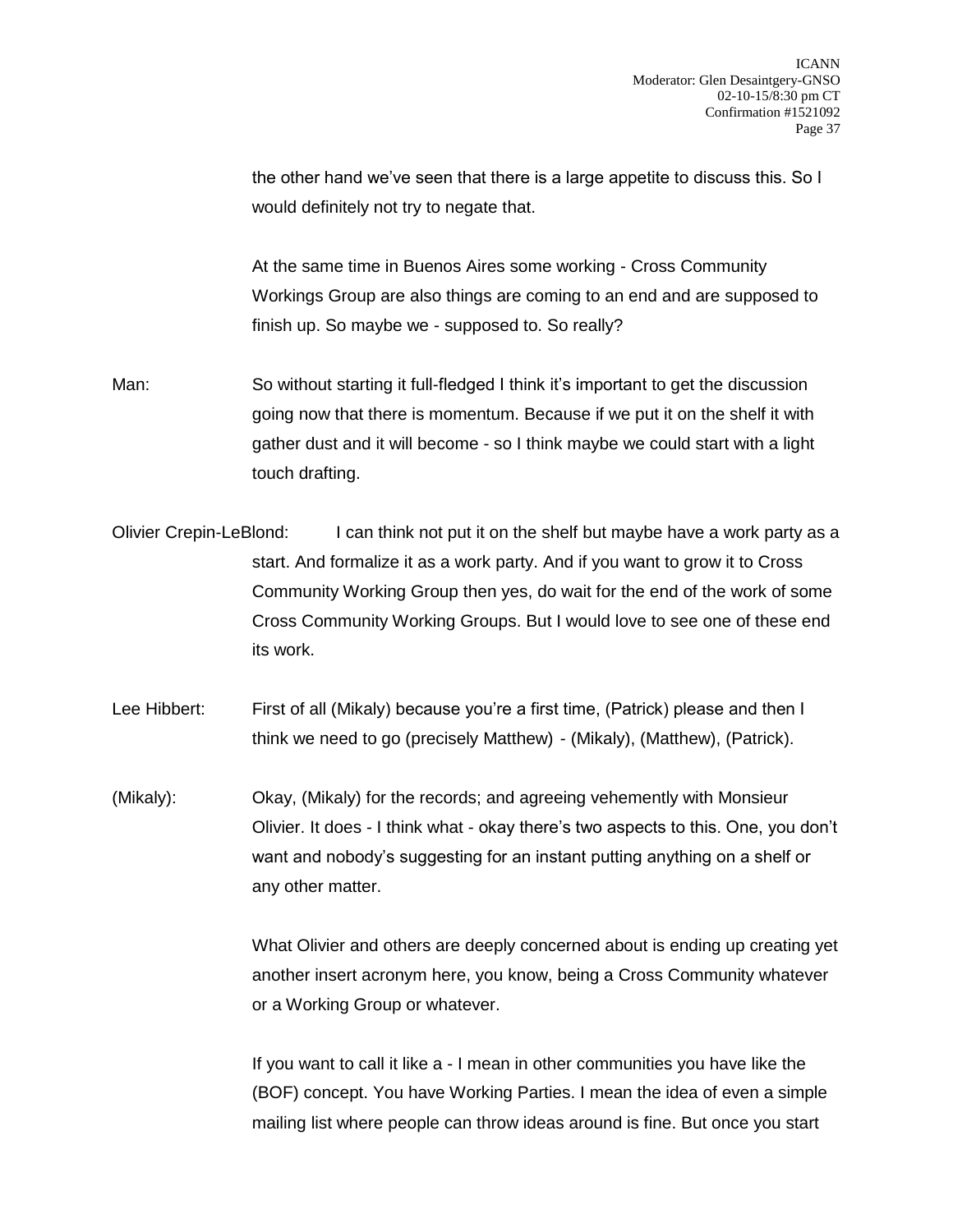trying to wedge us into the formal structures of the ICANN circus you're creating more work for it even if some of these that you said are coming to an end by the Buenos Aires meeting.

If you have a look at the Whois activities alone, never mind anything else, there's something like 12 of them ongoing and 20 of them coming or something.so, you know, it's not like any, like the work load is going to be reduced and we're already pretty close to breaking point.

There's several of us who would love to continue to engage with you on this and move things forward. But personally I think you guys are more expert in this area. You do this kind of stuff on a more kind of fulltime basis than a lot of us sitting around this table do - stuff that we're not interested - we just don't have the bandwidth to engage with who on this actively.

But I'd love to hear more about this in Buenos Aires if there's something that and I can assure you speaking both for myself and for the registrars, a lot of the registrars are very interested in this because it is impacting us and it causing headaches. And we do want to move things forward.

But just be wary about how you frame it in terms of creating more workload because there's a finite number of people who are doing a lot of the heavy lifting. Thanks.

Lee Hibbert: Thank you (Mikaly). (Matthew), apologies.

(Matthew Scheers): (Matthew Scheers) sent for Dymaxion Technology, NCUC organizational member, NCSG. I would like to talk about the frame but I'd like to bounce it up a level. We have a framing for the discussion to go forward. It's in the strategic plan. It's an ICANN strategic plan. It's point five, priority five; which is about the global public interest.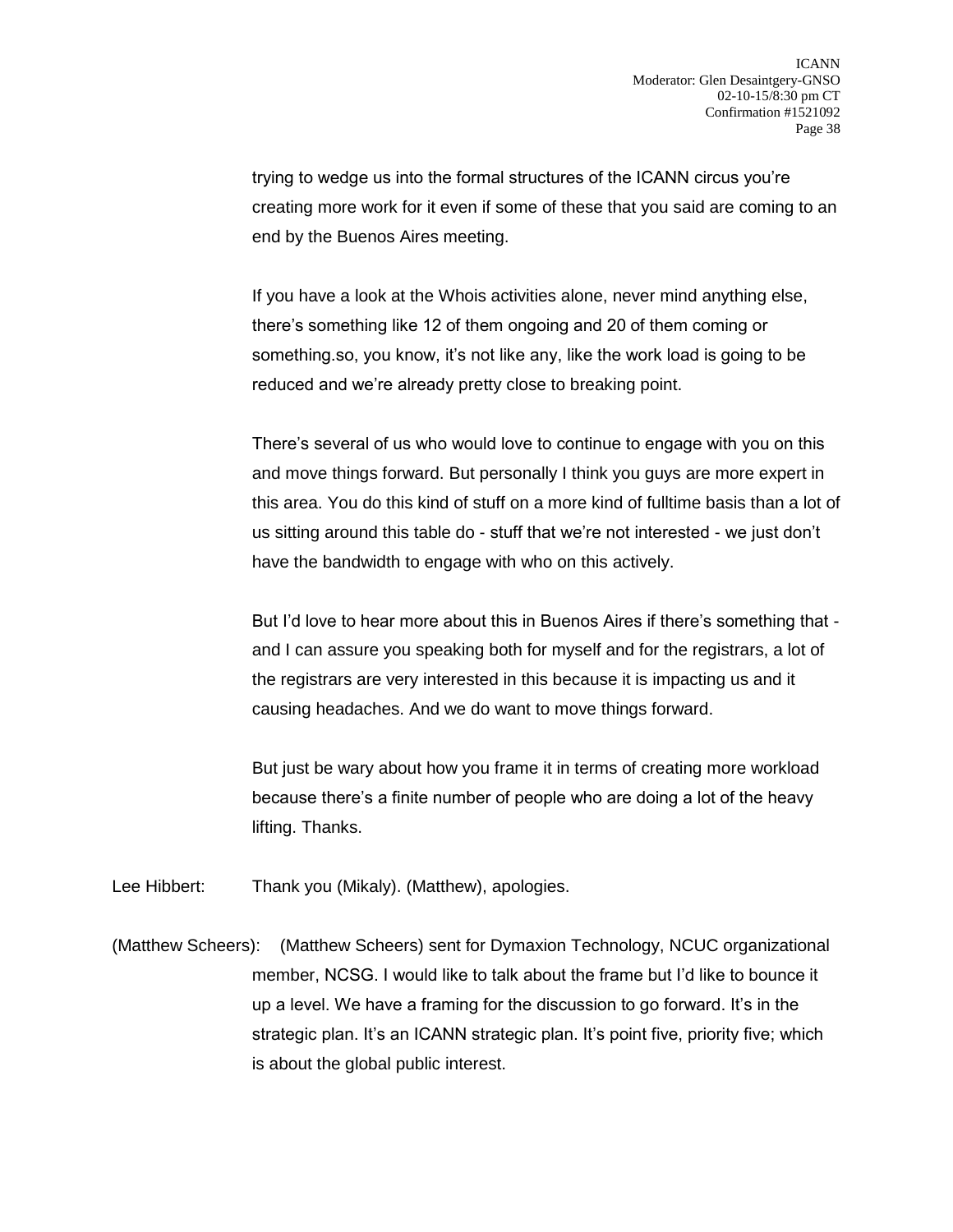That's a significant time frame for that strategic plan. It would be marvelous to have a working party or working group that fed into that process. And it seems to me that the public interest and corporate social responsibility are two key areas that need to be set into process. And of course that process should be guided by stakeholder engagement and stakeholder input. So that's my first point.

And my second point is when it comes to actually assessing how ICANN is doing there are a set of principles that of course it should be measured by. One of which are the (CSR) principles. There are many different variations of that can be looked to. There are the (RUGI) business principles that have been referenced in the presentation. There are other (GNI) principles. In fact ICANN might even consider becoming a member of (GNI).

I mean there are a whole range of issues that should be considered. And this all feeds very nicely into ICANN's Strategic Plan. I think that's a perfect kind of framing for the work of this group going forward. And I'd just like to end by saying thanks to Counselor (Vera Penosominge) and all those who worked very hard to make this happen because this is a significant step forward. Thanks.

- Lee Hibbert: Thank you very much (Matthew). (Patrick), Rafik, Stephanie and then we're going to have to wrap it with (Maralia). Thank you.
- (Patrick): (Unintelligible) sorry, I have to leave the room after this statement. From an (outside) perspective what is real important when talking about the charter for this thing, whatever it is is that it needs to be absolutely crystal clear. That I hope that this group will not go even close to develop any kind of policy or otherwise rules that we actually are developing and discussing in other forums.

So it must be absolutely clear that it is a non-overlapping process for anything else we have. Okay? It is perfectly okay to bring out various examples;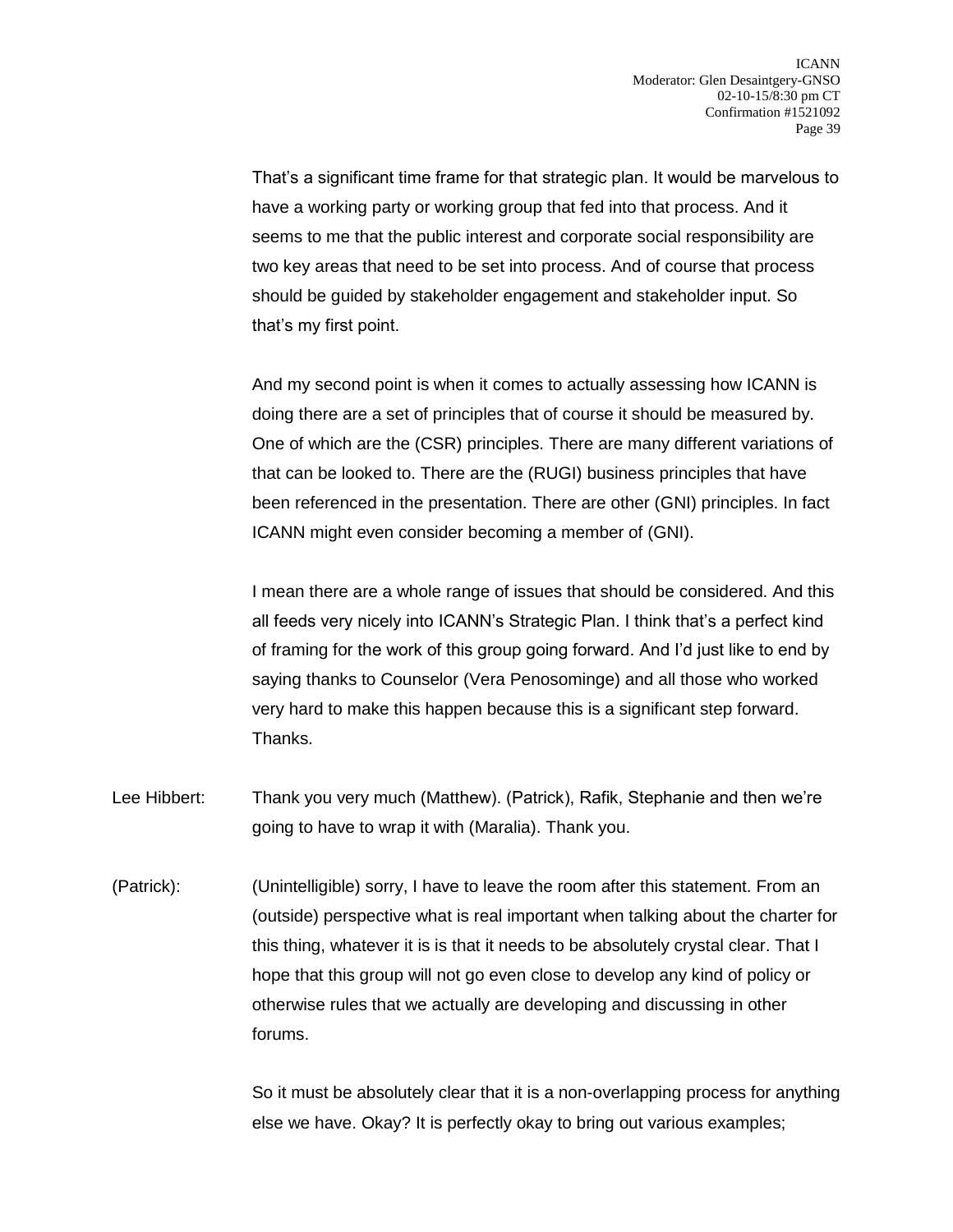otherwise people don't really know what we're talking about. But it's really important that those problems that - because the reason why people are examples is because they do believe that there are certain errors in the existing policies and processes within ICANN.

We do have ways of resolving those kind of issues and those are the mechanisms that we should use to resolve those issues. What this group should do is to work on guidelines for how are these processes that we use all around ICANN is working. Okay? And I hope everyone agrees.

And those are the kinds of really strong statements that's as an APEC chair I need to see and any kind of document to describe what this group is doing. A clear separation of what this group is dealing with and not. Thank you.

- Lee Hibbert: Excellent. Thank you for being so clear, not particular. And Rafik very quickly, then Stephanie, then (Maralia) to wrap up.
- Rafik Dammak: Don't worry Lee I am always quick. So I know what all of you propose I think. We, yes, we can start with the working party. And to keep the community informed. I think with knowledge about the timeline we have paved the tracks in going. So we can start with the call, I mean some people to work on the issue, to try to frame the issue, (unintelligible) the question and then we will start that discussion.

And to keep that all parts of the community informed. We can agree on the way how to keep them involved. And so we see how we could become and next six months and so on. So we can work on that and to find a way and to keep the different community (unintelligible) during ICANN meetings or before or intercessionally also. We can work on that.

Lee Hibbert: Thank you very much. Stephanie.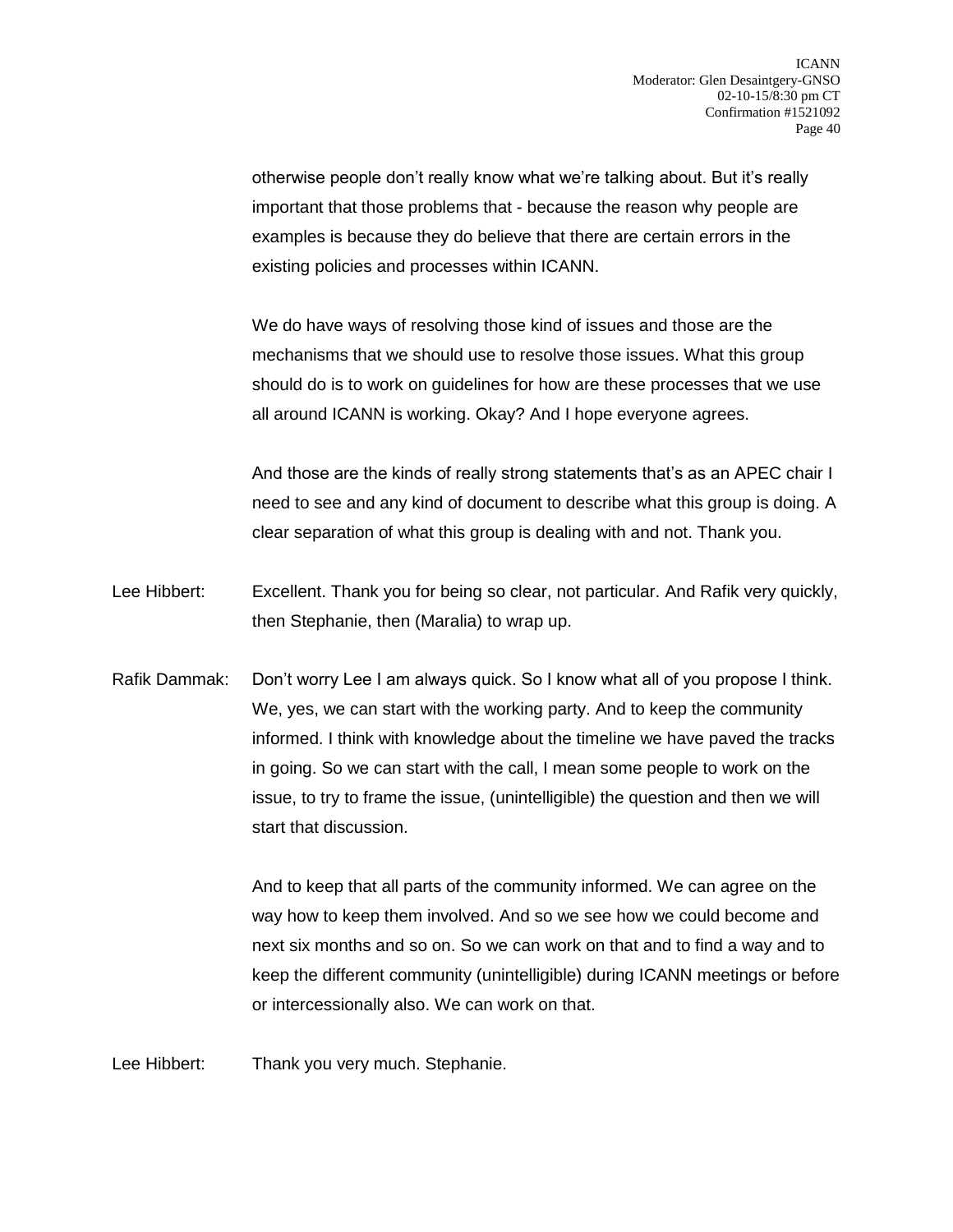Stephanie Perrin: Thanks very much. Responding in part to what (Patrick) said and to what Olivier has said. Yes indeed it's very hard to get a new Cross Community Working Group going and it's not a light mechanism. I'm a little concerned that an ad hoc group is not going to have any agency. And I would just like to bring up another issue associated with the Strategic Plan but it's important.

> And that is the risk we run the longer we don't - not just accept human rights but understand it as a frame. Because we continue to do work in violation of human rights. I've argued that the Whois exercise that we saw that massive slide for the other day at the All Things Whois. That entire process has to be informed by human rights.

> And therefore we have to get some kind of a frame rather quickly so that we don't find ourselves two years down the road with an ad hoc group - I can't say this obviously - an ad hoc group of the willing working away on it.

But it's not actually feeding into the risk that we're running on these other processes. So I totally hear you and of course there is the issue of burnout that we have heard much about. How do we make sure that ad hoc group has agency? Effectiveness?

Lee Hibbert: Okay thank you very much. We really are running out of time. Very, very brief like 30 seconds Olivier please and then (Jongejack).

Olivier Crepin-LeBlond: Okay thank you.

Lee Hibbert: And then (Liz).

Olivier Crepin-LeBlond: Olivier is sick and so I can't answer that. And so the ICANN Academy was actually an at large ad hoc working group and it's because it was going to be so difficult to transform it into a (CCWG) that it remained like this. And it managed to finally stage the leadership training program which took place last year and the year before.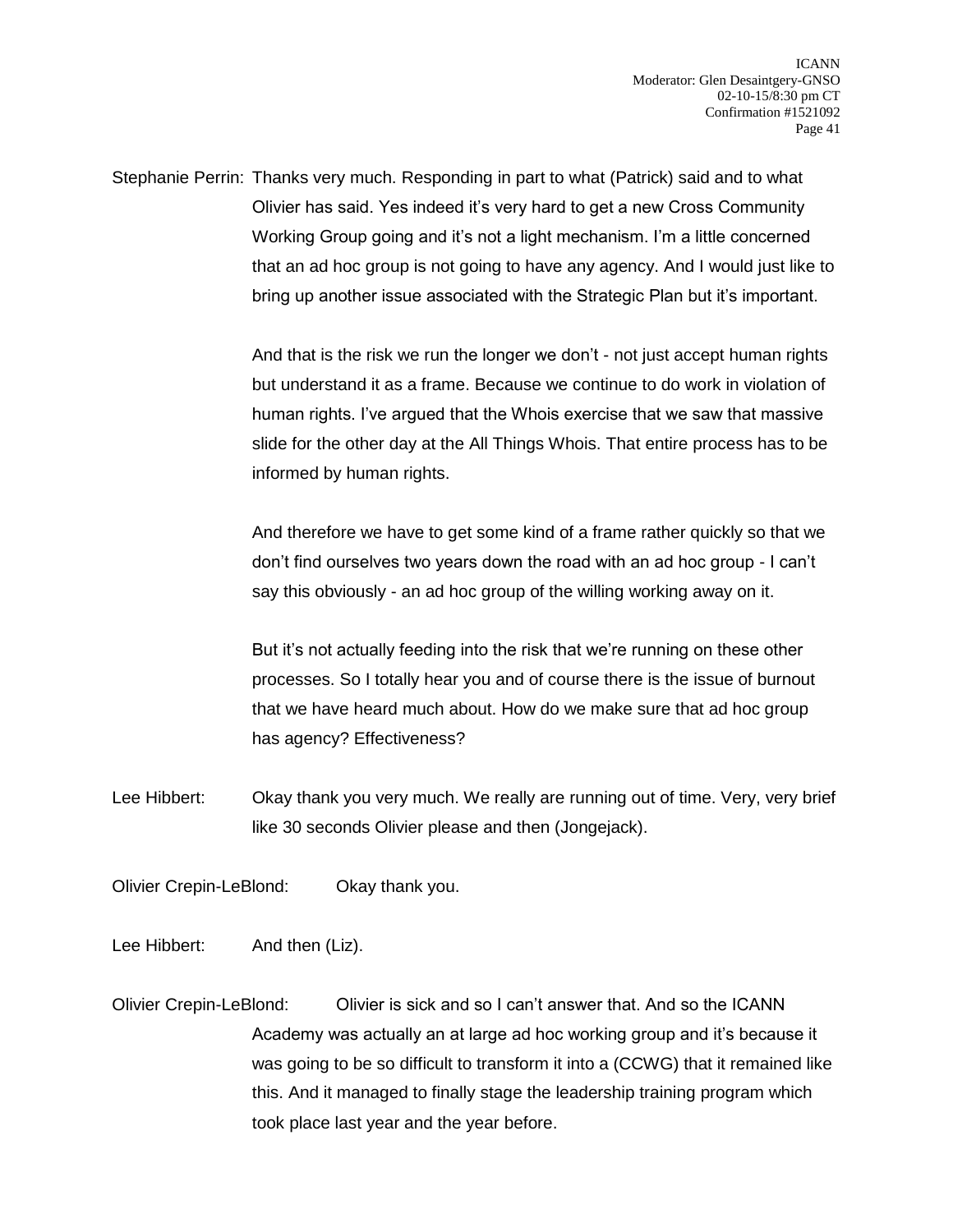Now it's thinking of changing the way to go. But that was an ad hoc working group under the auspices of the ALAC. I wonder whether this could be another working group under the auspices of NCSG perhaps and with the other communities rallying around it. I understand your concern about not having an official home.

- Lee Hibbert: Okay. Thank you Olivier.
- Stephanie Perrin: Just let me do a follow up on that. I think I didn't do my usual doom and gloom overstatement of risk. ICANN's at risk on this. And I think that's a strategic corporate risk. And I just - I love the ad hoc group that ALAC has started and pushed on the academy but it's not the same level of risk, you know?
- Man: I would like to cut this discussion short here because of matters of time, not because it's not interesting. So maybe we could go to (Jongejack).
- Lee Hibbert: Ten seconds (Jongejack).
- (Jongejack): Just briefly. So we very much support Dammak and want to work with you on this effort. Thanks.
- Lee Hibbert: Okay thank you very much (Jongejack). (Maralia) it's very difficult to conclude which on some remarks which are pragmatic which are- give us a way forward. I really hope you can achieve that. We have just a few minutes. But I hope we can go two minutes only. Two minutes okay.
- (Maralia): Okay so this is (Maralia) speaking. Just some concluding remarks to attempt to summarize what we have discussed here. In terms of substance I think what I retain is that human rights in ICANN is not necessarily a novelty but there is a commitment with international (unintelligible) which is part of the documents that are at the very core at the foundation of ICANN that are also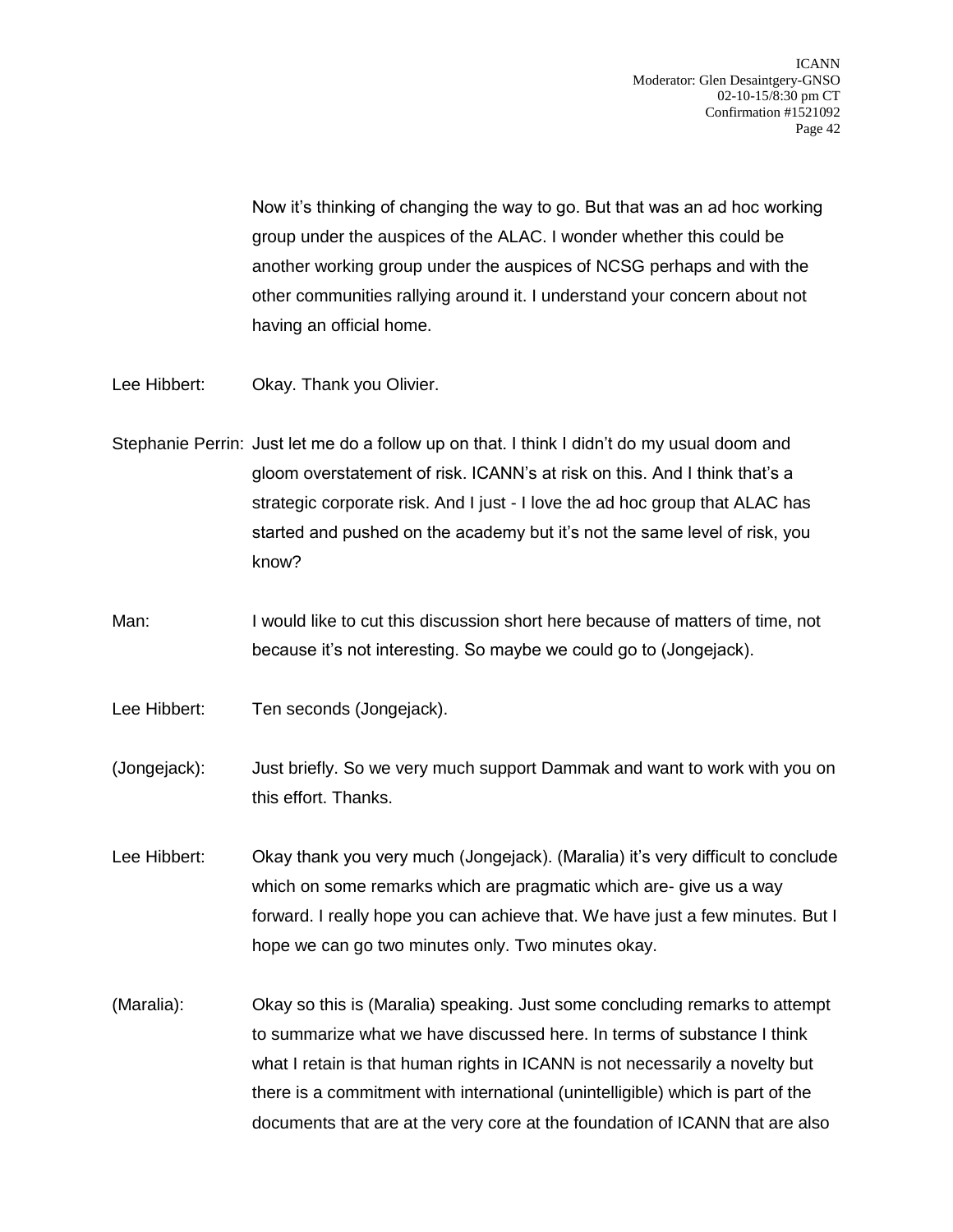standard for corporate responsibility to protect human rights as mentioned here that we need to observe.

This is more a moment of bringing issues to the surface than raising awareness.

When developing policies I think that different actors have identified with examples that need to reconciled with different (lead) of standards and they need to reconcile it and respect local laws and at the same time the obligations with the contract or obligation they have with ICANN. Actors are pulling different directions and they identify the need to have some guidance to deal with the situation.

We recognize as well that there are different responsibilities from communities here in ICANN. (Unintelligible) National Treaties that they need to observe. Communities here may have the responsibility to develop these guidelines. ICANN as an organization needs to respect human rights in its procedures so that our difference as (sectors) that we need to (bury nice).

Moving ahead what I retain is that discussion is consolidated in different constituencies. I think that there is a clear signal of that. A (unintelligible) has been identified. We identified enough support for a Cross Community effort but (unintelligible) type of what it is. It seems to me that there is more support for Cross Community Working Group. The discussion is that that is needed.

Some of the goals have been identified for this Cross Community effort. It's one to map and collect information. I think it's very useful the cases that have been brought up to the table here for us to understand what we are talking about.

Secondly to provide some guidelines for the process on how to solve this common concerns and issues that are evolving is the point that Patrick made before he left.